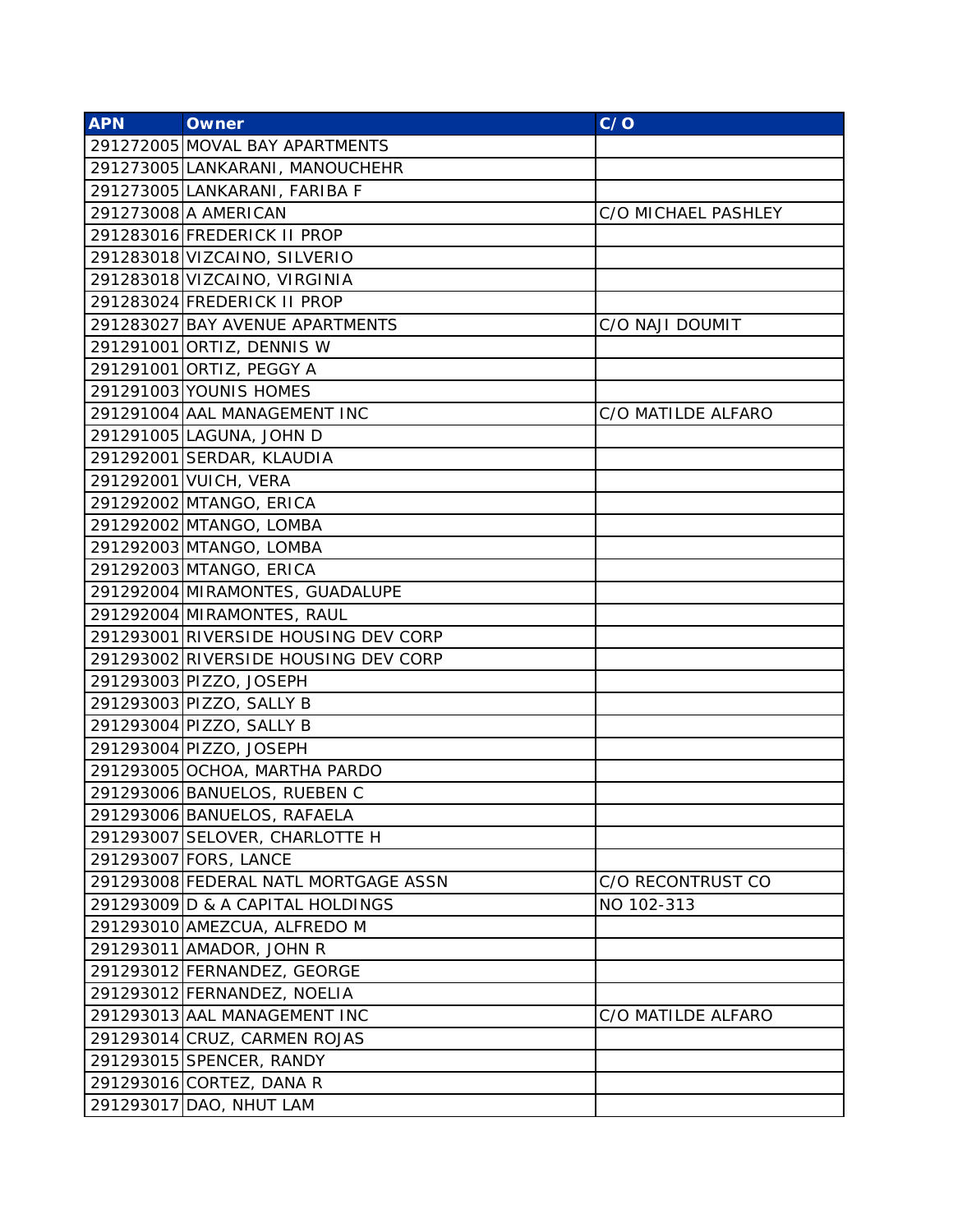|                     | 291293017 NGUYEN, KATIE TUYET             |                       |
|---------------------|-------------------------------------------|-----------------------|
|                     | 291293018 SHENG, MARGARET MILI            |                       |
|                     | 291293019 HANA, IMAN                      |                       |
|                     | 291293019 HANA, AMIR MONER                |                       |
|                     | 291293020 FEDERAL HOME LOAN MORTGAGE CORP | C/O CITIMORTGAGE INC  |
|                     | 291293021 TSAI, CHAI YUN LEE              |                       |
|                     | 291293022 LOMA LINDA APT                  | C/O JOHN WONG         |
|                     | 291293023 CHEMOTTI, CHARLES R             |                       |
|                     | 291293023 CHEMOTTI, REBECCA M             |                       |
|                     | 291293024 CHEMOTTI, REBECCA M             |                       |
|                     | 291293024 CHEMOTTI, CHARLES R             |                       |
|                     | 291293025 CHEMOTTI, CHARLES R             |                       |
|                     | 291293025 CHEMOTTI, REBECCA M             |                       |
|                     | 291293026 CHEMOTTI, REBECCA M             |                       |
|                     | 291293026 CHEMOTTI, CHARLES R             |                       |
|                     | 291294001 CORTEZ, DANA R                  | C/O BARCOR PROPERTIES |
|                     | 291294002 RIVERSIDE HOUSING DEV CORP      |                       |
|                     | 291294003 RIVERSIDE HOUSING DEV CORP      |                       |
|                     | 291294004 RIVERSIDE HOUSING DEV CORP      |                       |
|                     | 291294005 LYNCH, MARK A                   |                       |
|                     | 291294005 LYNCH, JULIE A                  |                       |
|                     | 291294006 LYNCH, JULIE                    |                       |
|                     | 291294006 LYNCH, MARK                     |                       |
|                     | 291294007 GUTIERREZ, RUTH C               |                       |
|                     | 291294008 GUTIERREZ, RUTH C               |                       |
|                     | 291294010 KUSMANTO, CHANDRA               |                       |
|                     | 291294011 KUSMANTO, CHANDRA               |                       |
|                     | 291294012 BAYER, MARK E                   |                       |
|                     | 291294012 BAYER, BEVERLY                  |                       |
|                     | 291294013 GOLDEN BELL ADRIENNE            | C/O JOHN W WONG       |
|                     | 291294014 YUN, HAK SOO                    |                       |
|                     | 291294014 YUN, IN BOK                     |                       |
|                     | 291294015 YUN, IN BOK                     |                       |
|                     | 291294015 YUN, HAK SOO                    |                       |
|                     | 291294016 YUN, HAK SOO                    |                       |
|                     | 291294016 YUN, IN BOK                     |                       |
|                     | 291294017 PARRISH, KATHRYN DORIS          |                       |
|                     | 291294017 PARRISH, JOHN DOUGLAS           |                       |
|                     | 291294018 YUN, HAK SOO                    |                       |
| 291294018 YUN, IN B |                                           |                       |
|                     | 291294019 22876 ALESSANDRO BLV TRUST      | C/O TAX SERVICE       |
|                     | 291294022 DIERSBOCK, GUTHER RUDOLPH       |                       |
|                     | 291294023 NGUYEN, KAITLYN PHUC THUAN      |                       |
|                     | 291294024 SCHONEMAN, MARLA A              |                       |
|                     | 291294025 SHENG, BARBARA                  |                       |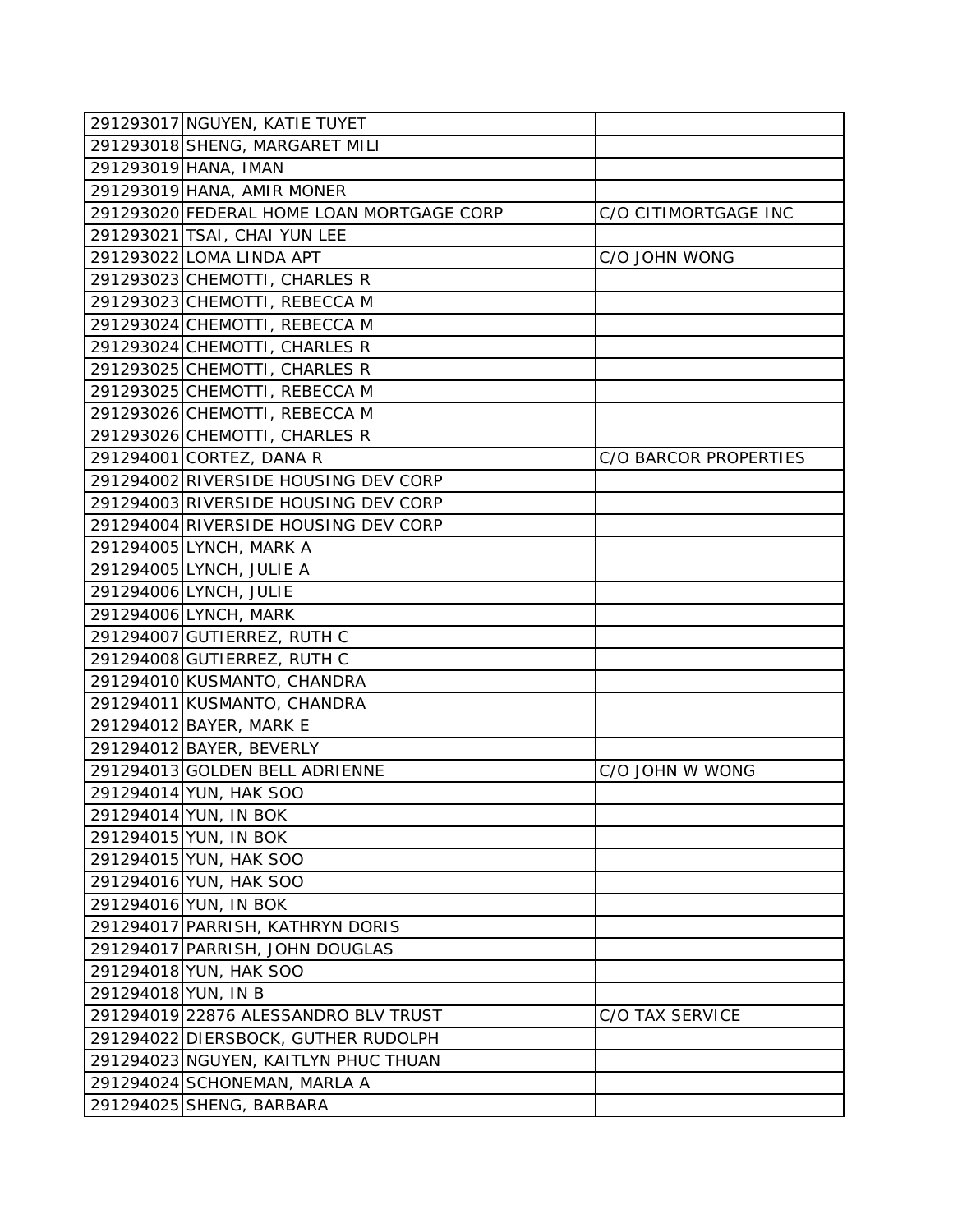|                 | 291294026 RODRIGUEZ, GEORGE             |                      |
|-----------------|-----------------------------------------|----------------------|
|                 | 291294027 GUTIERREZ, LUIS               |                      |
|                 | 291294027 GUTIERREZ, SILVIA O           |                      |
|                 | 291294028 THRIFTY OIL CO                |                      |
|                 | 291294029 DELARIVA, ADAM CATARINO       |                      |
|                 | 291294030 CHAIDEZ, HECTOR               |                      |
|                 | 291294030 CHAIDEZ, ROSA ISELA           |                      |
|                 | 291294031 COBRA 28 NO 4                 |                      |
|                 | 291294032 COBRA 28 NO 4                 |                      |
| 2912940334M INV |                                         | C/O NC MCMURTREY     |
|                 | 291294034 FRANGOUDIS, CONSTANTINE       |                      |
|                 | 291294034 FRANGOUDIS, ELIZABETH         |                      |
|                 | 291294035 FRANGOUDIS, ELIZABETH         |                      |
|                 | 291294035 FRANGOUDIS, CONSTANTINE       |                      |
|                 | 296200001 DIVI DIVI TREE                |                      |
|                 | 296200003 KARPOUZIS, EVANGELOS          |                      |
|                 | 296200003 KARPOUZIS, MARIA              |                      |
| 296200006 JRMVP |                                         |                      |
| 296200007 JRMVP |                                         |                      |
| 296200008 JRMVP |                                         |                      |
| 296200009 JRMVP |                                         |                      |
|                 | 296262001 RESENDIZ, EDITH               |                      |
|                 | 296262002 MAGANA, MARLON V REYNOSA      |                      |
|                 | 296262002 AQUIRRE, HEIDI J              |                      |
|                 | 296262003 MORENO JOSEPHINE LIVING TRUST |                      |
|                 |                                         | C/O JEANNE CLEVENGER |
|                 | 296262004 TAYLOR, JOSHUA                |                      |
|                 | 296262004 TAYLOR, SUSAN                 |                      |
|                 | 296262005 HOFFMAN, DAWN L               |                      |
|                 | 296262005 HOFFMAN, EDWIN B              |                      |
|                 | 296262019 HUERTA, CHRISTINA             |                      |
|                 | 296262019 MUNOZ, ARNULFO                |                      |
|                 | 296291012 MIRANDA, ADELINA              |                      |
|                 | 296291012 MIRANDA, VICENTE              |                      |
|                 | 296292006 PARNELL, DIANNA SUE           |                      |
|                 | 296292006 PARNELL, RANDALL L            |                      |
|                 | 296292007 HOWELL, MARILYN L             |                      |
|                 | 296292007 HOWELL, JERRY L               |                      |
|                 | 296293002 SATALAN, ELENA                |                      |
|                 | 296293002 SATALAN, GEORGE               |                      |
|                 | 296293003 HUA, CHAU BICH HONG           |                      |
|                 | 296293003 HUA, THO VINH                 |                      |
|                 | 296293004 HERNANDEZ, FRANCISCO O        |                      |
|                 | 296293005 CELIS, JOEL M                 |                      |
|                 | 296293005 CELIS, PATRICIA               |                      |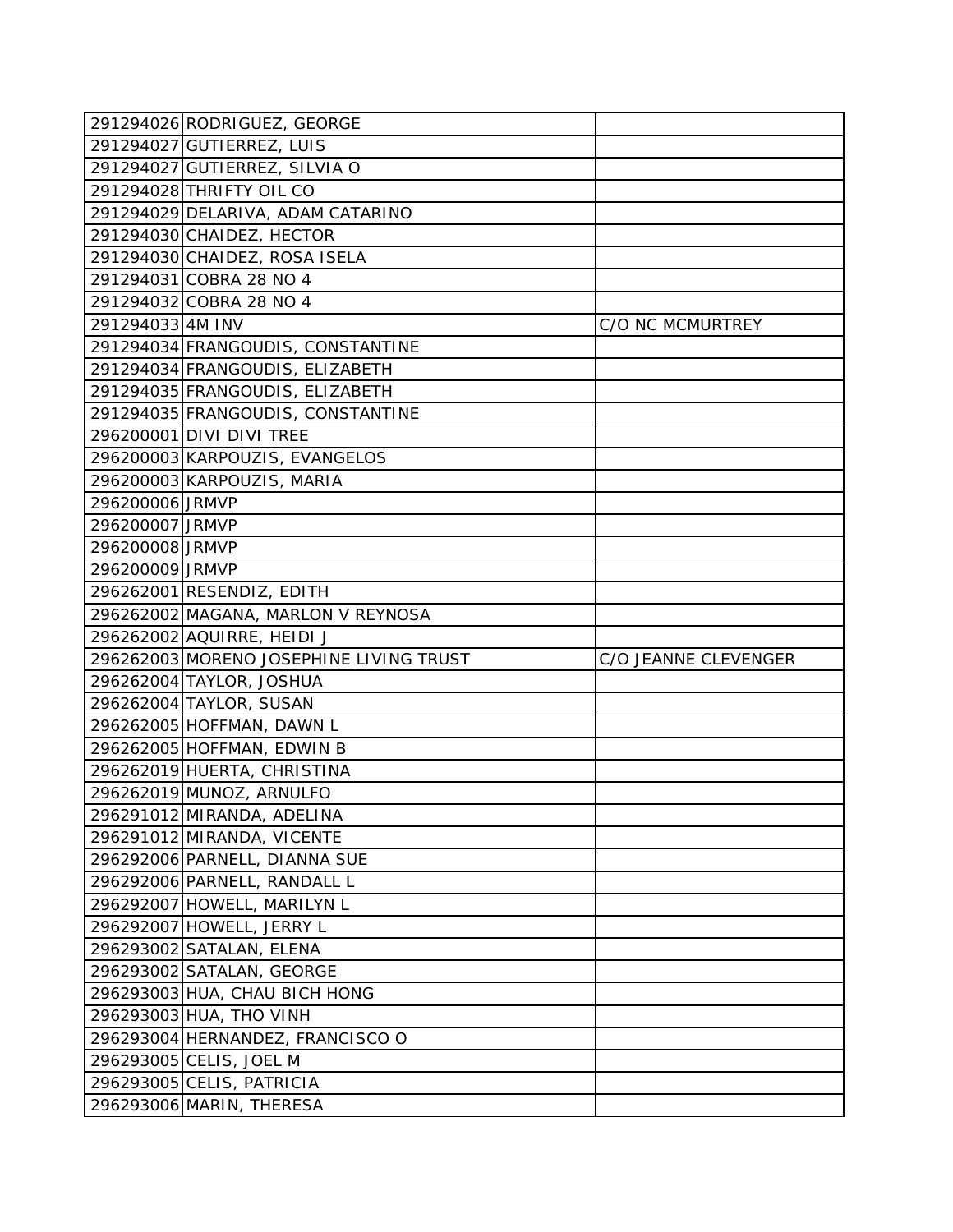| 296293006 MARIN, FREDDY G                            |                           |
|------------------------------------------------------|---------------------------|
| 296293012 SILVERSTONE MORENO                         |                           |
| 296300002 AP MORENO VALLEY                           | C/O DONALD G ABBEY        |
| 296300005 OASIS COMMUNITY CHURCH                     |                           |
| 296300006 TRIPEAK                                    | C/O HERMAN KO             |
| 296300007 OASIS COMMUNITY CHURCH                     |                           |
| 296300008 TRIPEAK                                    |                           |
| 297140021 CITY OF MORENO VALLEY                      |                           |
| 297140046 REDEVELOPMENT AGENCY CITY OF MORENO VALLEY |                           |
| 297140047 REDEVELOPMENT AGENCY CITY OF MORENO VALLEY |                           |
| 297170002 MORENO VALLEY CENTERPOINTE                 | C/O V PRABHU DHALLA       |
| 297170029 MORENO VALLEY CENTERPOINTE                 | C/O V PRABHU DHALLA       |
| 297170034 MORENO VALLEY CENTERPOINTE                 | C/O V PRABHU DHALLA       |
| 297170036 DIAMOND RIVERSIDE LTD PARTNERSHIP          | C/O LEONARD B OLINGER     |
| 297170036 OLINGER RIVERSIDE LTD PARTNERSHIP          | C/O LEONARD B OLINGER     |
| 297170038 OLINGER RIVERSIDE LTD PARTNERSHIP          | C/O LEONARD B OLINGER     |
| 297170038 DIAMOND RIVERSIDE LTD PARTNERSHIP          | C/O LEONARD B OLINGER     |
| 297170040 RIVERSIDE COUNTY FLOOD CONT                |                           |
| 297170064 RIDGE MORENO VALLEY                        | C/O RIDGE PROP TR         |
| 297170077 GROUP V SAN BERNARDINO                     | C/O MIKE NUJAR            |
| 482180034 STANSFIELD, LAURETTA J                     |                           |
| 482180034 STANSFIELD, JEFFREY J                      |                           |
| 482180041 RIVERSIDE COUNTY FLOOD CONT                |                           |
| 482180042 RIVERSIDE COUNTY FLOOD CONT                |                           |
| 482180043 RIVERSIDE COUNTY FLOOD CONT                |                           |
| 482180074 HEACOCK BUSINESS CENTER                    | C/O SUNNY HILLS PALLADIUM |
| 482180075 HEACOCK BUSINESS CENTER                    | C/O SUNNY HILLS PALLADIUM |
| 482180081 HEACOCK COTTONWOOD III LTD PARTNERSHIP     | C/O PALM DESERT DEV       |
| 482291010 VELZY, DEEANN M                            |                           |
| 482291010 VELZY, JEFFREY A                           |                           |
| 482370001 HAAG, LEE                                  |                           |
| 482370002 BUENAVENTURA, MODESTA C                    |                           |
| 482370002 BUENAVENTURA, EDWIN C                      |                           |
| 482370002 BUENAVENTURA, DENNIS C                     |                           |
| 482370003 PUGA, GLORIA                               |                           |
| 482370003 PUGA, JOE S                                |                           |
| 482370004 JIMENEZ, EDWARD A                          |                           |
| 482370005 CABELLOS, IRMA G                           |                           |
| 482370006 MORGAN, LOVELL                             |                           |
| 482370006 MORGAN, ETHOLA                             |                           |
| 482370007 VILLATORO, LUIS                            |                           |
| 482370008 SWARTZ, DENNIS MARTIN                      |                           |
| 482370009 FOX, TERRY M                               |                           |
| 482370009 FOX, ANN MARIE                             |                           |
| 482370010 ALMAZAN, VICKIE                            |                           |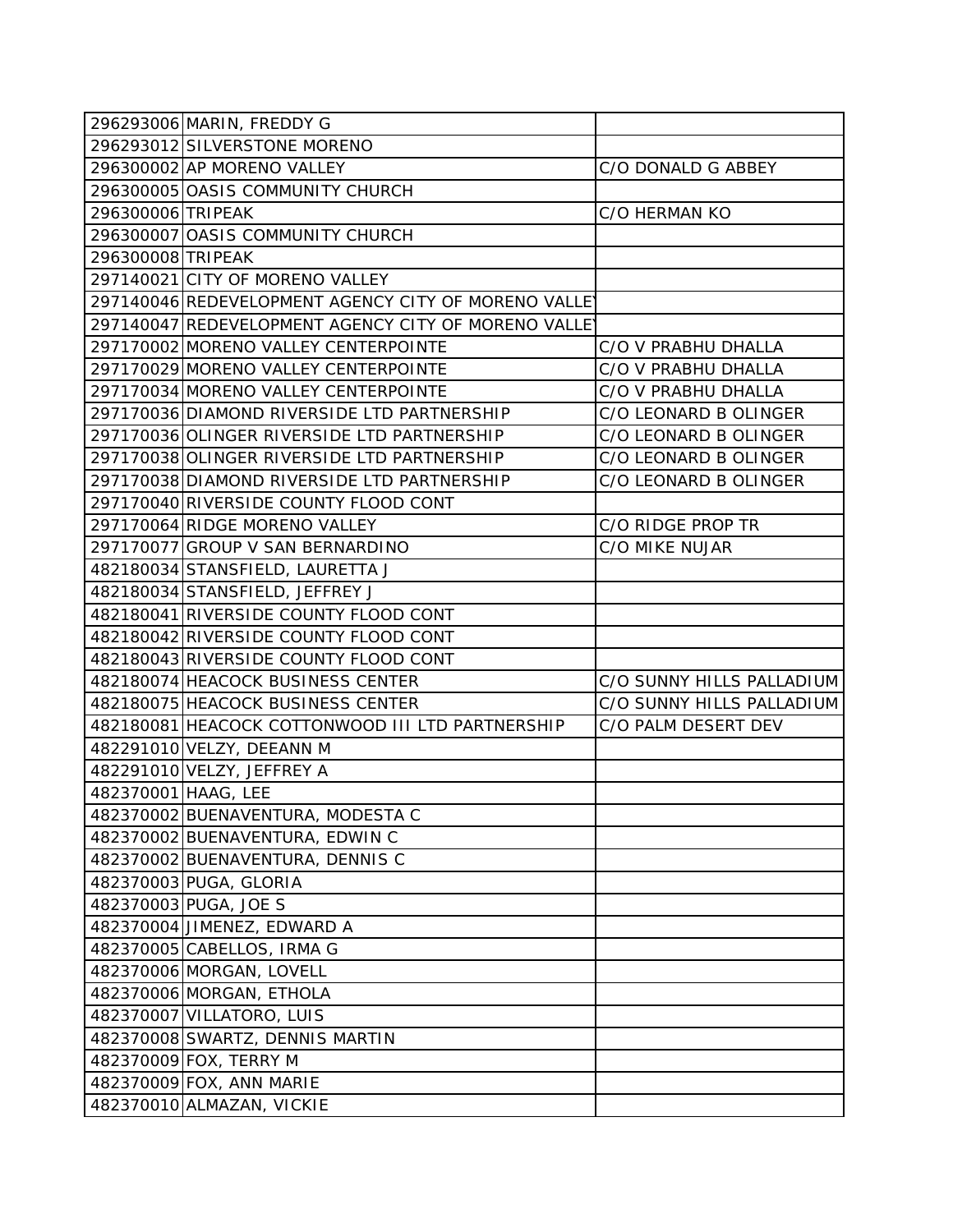| 482370010 ALMAZAN, RONALD A      |  |
|----------------------------------|--|
| 482370011 JONES, EDWARD L        |  |
| 482370011 JONES, TRUDY B         |  |
| 482370012 ARROYOS, JUAN ANTONIO  |  |
| 482370013 GARCIA, TIMOTHY ROBERT |  |
| 482370013 GARCIA, DONNA          |  |
| 482370014 VEGA, ALFREDO          |  |
| 482370015 NGUYEN, NATE           |  |
| 482370016 NASH, FRANKIE D        |  |
| 482372007 ANDERSON, FREDERICK A  |  |
| 482372007 ANDERSON, VIVIAN L     |  |
| 482372008 DELTORO, MARIO ANTHONY |  |
| 482372022 VAUGHAN, LORRIE A      |  |
| 482372022 VAUGHAN, DELAS LA MONT |  |
| 482372023 CARDOZA, MARIO         |  |
| 482372024 VALENCIA, ALANA NICOLE |  |
| 482372025 RUIZ, JAVIER           |  |
| 482372025 RUIZ, JUAN C           |  |
| 482372025 RUIZ, OSCAR            |  |
| 482372026 PFEFFER, KIRK RAYMOND  |  |
| 482372041 CIARAMILARO, MICHELE   |  |
| 482372042 WILLIAMS, BILLY        |  |
| 482372042 WILLIAMS, DOROTHY      |  |
| 482372043 POWELL, LACADIA M      |  |
| 482372043 POWELL, KEITH N        |  |
| 482372044 MEJORADO, JACQUELINE   |  |
| 482372044 MEJORADO, JUAN         |  |
| 482372045 SEMPERTEGUI, HECTOR A  |  |
| 482372045 SEMPERTEGUI, NANCY     |  |
| 482373001 ABARCA, REYNALDA       |  |
| 482373001 ABARCA, ANTONIO        |  |
| 482373002 GUTIERREZ, GARY        |  |
| 482373003 SADIS, RONALD          |  |
| 482373003 SADIS, BARBARA A       |  |
| 482373004 ZAMBRANO, LETICIA      |  |
| 482373004 ZAMBRANO, ISIDRO       |  |
| 482373005 GOMEZ, LEE R           |  |
| 482373005 GOMEZ, JENNY           |  |
| 482373006 ROCHA, FELISA          |  |
| 482373006 ROCHA, ADOLFO          |  |
| 482481001 GREENE, SHAUNDA M      |  |
| 482481002 KLEMENS, DAVID J       |  |
| 482481002 KLEMENS, CHERYLYN A    |  |
| 482481003 LOPEZ, MARIA D         |  |
| 482481003 JIMENEZ, FRANCISCO J   |  |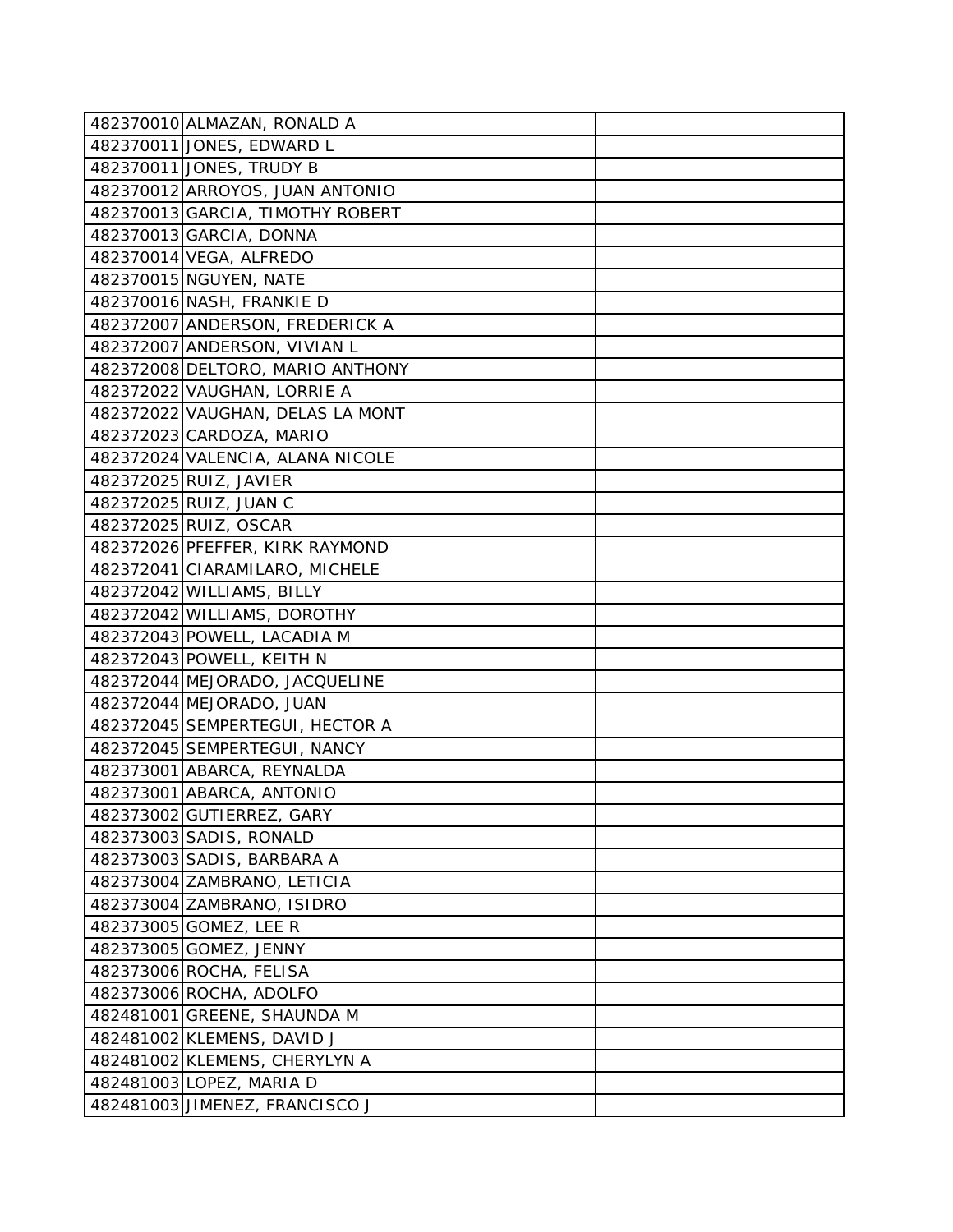| 482481004 ERWIN, DENNIS F        |             |
|----------------------------------|-------------|
| 482481004 MORLEY, ROBIN C        |             |
| 482481006 CASAS, VICTORIA        |             |
| 482481006 CASAS, WALTER A        |             |
| 482481007 HIPPOZE BULK INV       |             |
| 482481008 OGDEN, RICKY           |             |
| 482481008 OGDEN, JUDITH A        |             |
| 482481009 HO, DAT SHING          |             |
| 482481009 HO, WENDY CHEUNG       |             |
| 482481010 RODRIGUEZ, MARTHA R    |             |
| 482481011 ZHANG, XIAN PENG       | C/O QING XU |
| 482481011 YANG, WAN QING         | C/O QING XU |
| 482481012 WILLIAMS, DEBORAH A    |             |
| 482481013 MACIEL, CHARLES A      |             |
| 482481014 ROCHA, JOSE ELISEO     |             |
| 482481014 WEBER, PAUL R          |             |
| 482481014 WEBER, MARIA V         |             |
| 482481015 CASTILLO, MARTHA       |             |
| 482481015 RAMIREZ, AGUSTIN       |             |
| 482481016 MBAGWU, OKECHUKWU D    |             |
| 482481016 DONTON, EDDIE D        |             |
| 482481017 FRAUSTO, DAVID         |             |
| 482481018 RUANO, JOSE L          |             |
| 482481018 RUANO, SILVIA R        |             |
| 482481019 BACHES, JOSE E         |             |
| 482481020 WHITTON, ROBERT W      |             |
| 482481020 WHITTON, TERESA L      |             |
| 482481021 FLEMING, SHARON M      |             |
| 482481021 FLEMING, CARL J        |             |
| 482481022 ESTRADA, JOSE M        |             |
| 482481023 DIAZ, VICTORIA         |             |
| 482481024 ARELLANO, CHRISTIAN    |             |
| 482481025 RILEY, MICHAEL         |             |
| 482481025 RILEY, DEBRA           |             |
| 482481026 WARMSLEY, LEE          |             |
| 482481027 RODRIGUEZ, JOSE        |             |
| 482481034 SOUTHPOINTE CENTRE LTD |             |
| 482482001 HOLLAND, STEVEN R      |             |
| 482482001 HOLLAND, MARCI EVANS   |             |
| 482482002 ROMERO, GUADALUPE      |             |
| 482482002 ROMERO, RUBEN          |             |
| 482482003 PARROTT, BENJAMIN T    |             |
| 482482003 PARROTT, BONEITA S     |             |
| 482482004 ROMAN, MARIA L         |             |
| 482482004 ROMAN, CONRADO         |             |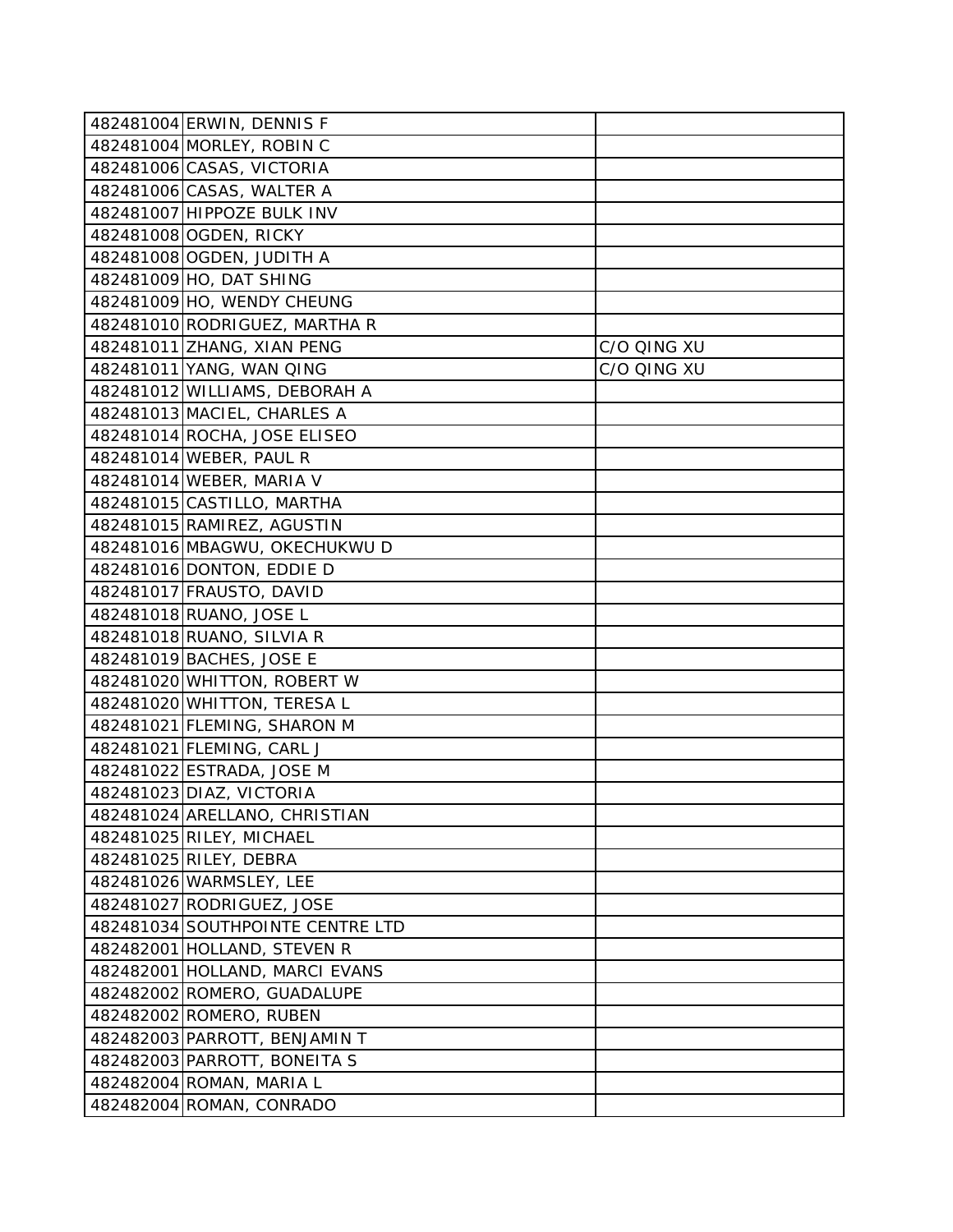| 482482005 WATTS, VERNELL            |                |
|-------------------------------------|----------------|
| 482482005 WATTS, CLEO R             |                |
| 482482006 SUAZO, OFELIO             |                |
| 482482020 PHAN, TUYET               | <b>PMB 559</b> |
| 482482021 FREEMAN, TODD             |                |
| 482482021 FREEMAN, JEANNIE          |                |
| 482482022 HOLLINGSWORTH, CLARENCE M |                |
| 482491006 RIDGLE, ERNEST            |                |
| 482491006 RIDGLE, CORIEN REBECA     |                |
| 482491007 MCDOWELL, LEANNE M        |                |
| 482491007 MCDOWELL, WILLIAM K       |                |
| 482491008 VITHAYAVONG, KONGCHAY     |                |
| 482491008 PHOMMASY, KEO             |                |
| 482491009 CALATA, MIGUEL ANDRADE    |                |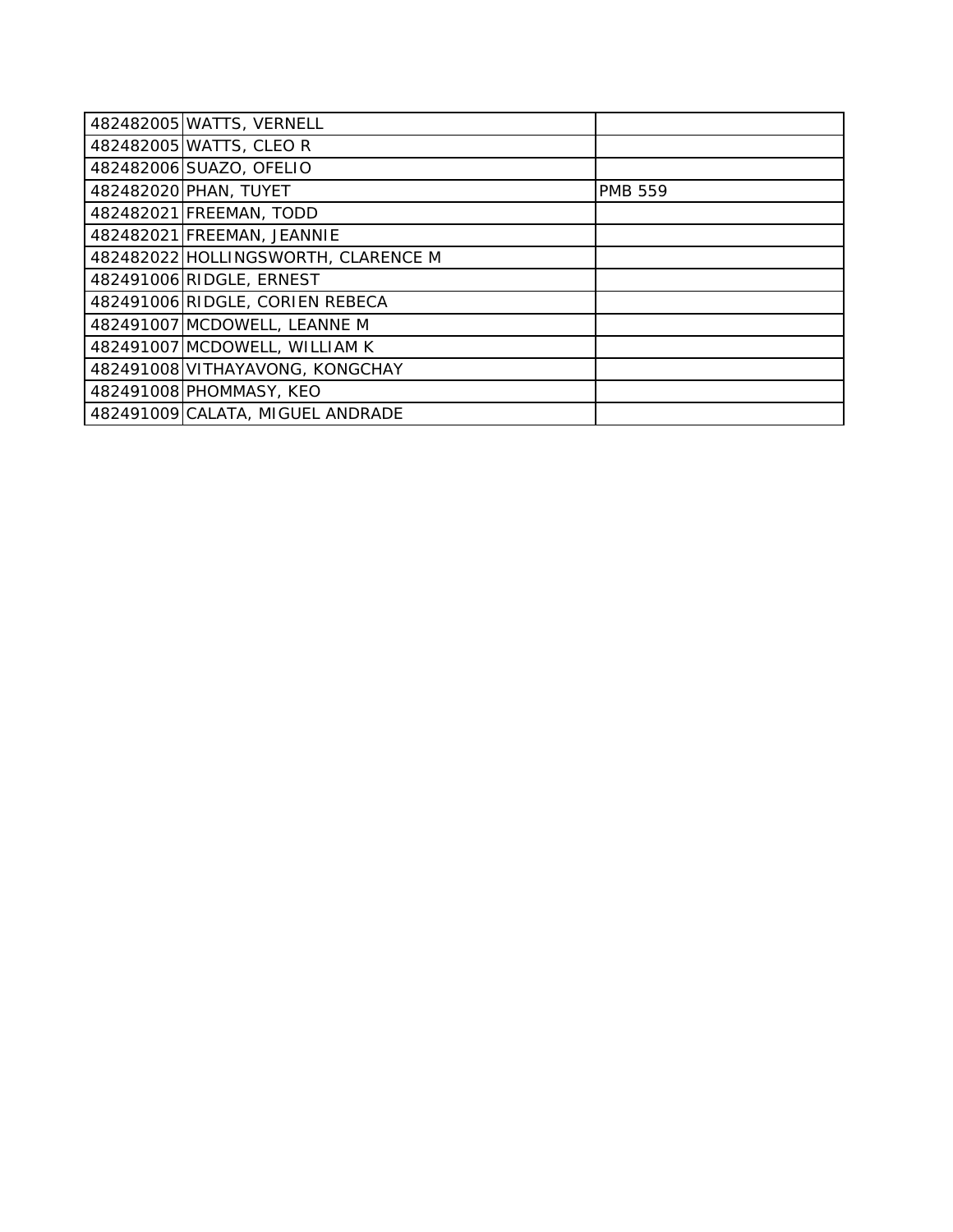| <b>Owner Address</b>                   | <b>Owner City</b>    | <b>Owner Zip</b> | <b>Situs Number</b> |
|----------------------------------------|----------------------|------------------|---------------------|
| 2010 MAIN ST STE 1250                  | IRVINE CA            | 92614            | 22711               |
| 24066 PRADO                            | COLTON CA            | 92324            | 22740               |
| 24066 PRADO                            | COLTON CA            | 92324            | 22740               |
| 1182 BENNINGTON DR                     | SANTA ANA CA         | 92705            | 22700               |
| 1619 W GARVEY AVE N 201                | W COVINA CA          | 91790            | 22948               |
| 15670 TURNBERRY ST                     | MORENO VALLEY CA     | 92555            | 13880               |
| 15670 TURNBERRY ST                     | MORENO VALLEY CA     | 92555            | 13880               |
| 1619 W GARVEY AVE N 201                | W COVINA CA          | 91790            | 13835               |
| 22435 ALESSANDRO BLV 107               | MORENO VALLEY CA     | 92553            | 22945               |
| 23879 CREEKWOOD DR                     | MORENO VALLEY CA     | 92557            | 13877               |
| 23879 CREEKWOOD DR                     | MORENO VALLEY CA     | 92557            | 13877               |
| 14791 GROVEVIEW LN                     | IRVINE CA            | 92604            | 0                   |
| 16493 CHELTENHAM RD                    | RIVERSIDE CA         | 92504            | 13889               |
| 4716 W 149TH ST                        | LAWNDALE CA          | 90260            | 13901               |
| P O BOX 9604                           | ALTA LOMA CA         | 91701            | 13961               |
| P O BOX 9604                           | ALTA LOMA CA         | 91701            | 13961               |
| 10104 DESERT MALLOW                    | MORENO VALLEY CA     | 92557            | 13971               |
| 10104 DESERT MALLOW                    | MORENO VALLEY CA     | 92557            | 13971               |
| 10104 DESERT MALLOW                    | MORENO VALLEY CA     | 92557            | 13981               |
| 10104 DESERT MALLOW                    | MORENO VALLEY CA     | 92557            | 13981               |
| 18722 AMBLER ST                        | CARSON CA            | 90746            | 22770               |
| 18722 AMBLER ST                        | CARSON CA            | 90746            | 22770               |
| 4250 BROCKTON AVE STE 200 RIVERSIDE CA |                      | 92501            | 22791               |
| 4250 BROCKTON AVE STE 200 RIVERSIDE CA |                      | 92501            | 22801               |
| 4166 MADRONA RD                        | RIVERSIDE CA         | 92504            | 22813               |
| 4166 MADRONA RD                        | RIVERSIDE CA         | 92504            | 22813               |
| 4166 MADRONA RD                        | RIVERSIDE CA         | 92504            | 22827               |
| 4166 MADRONA RD                        | RIVERSIDE CA         | 92504            | 22827               |
| 2574 STARCREST LN                      | CORONA CA            | 92881            | 22839               |
| 3419 WINNETTA DR                       | BONITA CA            | 91902            | 22851               |
| 3419 WINNETTA DR                       | <b>BONITA CA</b>     | 91902            | 22851               |
| 101 1ST ST NO 102                      | LOS ALTOS CA         | 94022            | 22863               |
| 101 1ST ST NO 102                      | LOS ALTOS CA         | 94022            | 22863               |
| 1800 TAPO CANYON SV2202                | SIMI VALLEY CA       | 93063            | 22877               |
| 7056 ARCHIBALD AVE                     | EASTVALE CA          | 92880            | 22889               |
| 1319 N BROADWAY                        | SANTA ANA CA         | 92706            | 22899               |
| 8342 E LOFTWOOD LN                     | ORANGE CA            | 92867            | 22913               |
| 10821 CANELO RD                        | WHITTIER CA          | 90604            | 22925               |
| 10821 CANELO RD                        | WHITTIER CA          | 90604            | 22925               |
| 16493 CHELTENHAM RD                    | RIVERSIDE CA         | 92504            | 22937               |
| 22790 ADRIENNE AVE                     | <b>MORENO VALLEY</b> | 92553            | 22790               |
| 22800 ADRIENNE AVE                     | MORENO VALLEY        | 92553            | 22800               |
| 4733 TORRANCE BLV NO 921               | TORRANCE CA          | 90503            | 22812               |
| <b>PO BOX 596</b>                      | KAILUA HI            | 96734            | 22826               |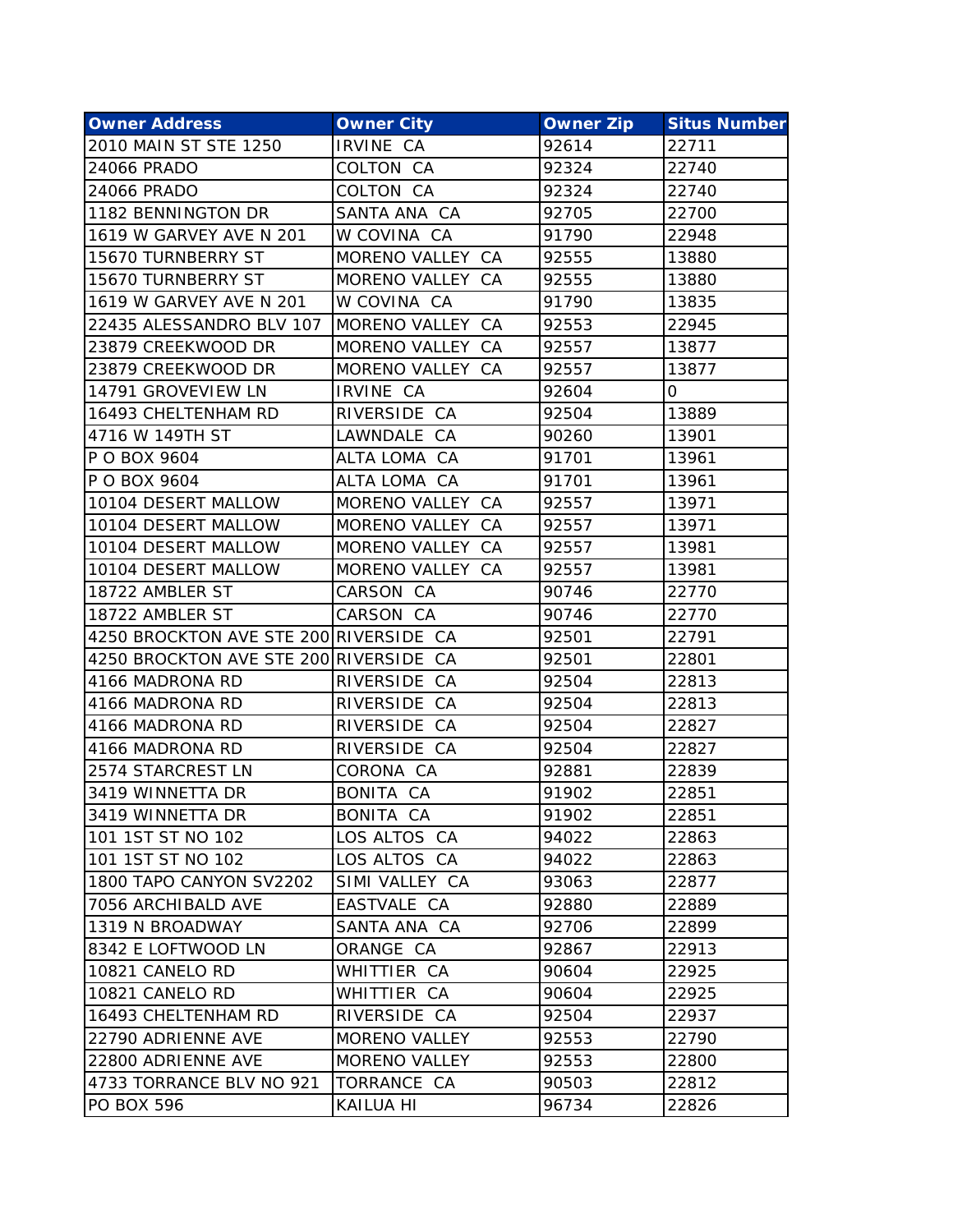| PO BOX 596               | <b>KAILUA HI</b>          | 96734 | 22826 |
|--------------------------|---------------------------|-------|-------|
| 19039 COLIMA RD NO 552   | ROWLAND HEIGHTS CA        | 91748 | 22838 |
| 5712 ROSEBUD CT          | CHINO HILLS CA            | 91709 | 22850 |
| 5712 ROSEBUD CT          | CHINO HILLS CA            | 91709 | 22850 |
| 1000 TECHNOLOGY DR       | OFALLON MO                | 63368 | 22862 |
| 2703 E CORTEZ ST         | WEST COVINA CA            | 91791 | 22876 |
| 138 S BONNIE AVE STE 5   | PASADENA CA               | 91106 | 22888 |
| 21722 PINK GINGER CT     | WILDOMAR CA               | 92595 | 22898 |
| 21722 PINK GINGER CT     | WILDOMAR CA               | 92595 | 22898 |
| 21722 PINK GINGER CT     | WILDOMAR CA               | 92595 | 22912 |
| 21722 PINK GINGER CT     | WILDOMAR CA               | 92595 | 22912 |
| 21722 PINK GINGER CT     | WILDOMAR CA               | 92595 | 22924 |
| 21722 PINK GINGER CT     | WILDOMAR CA               | 92595 | 22924 |
| 21722 PINK GINGER CT     | WILDOMAR CA               | 92595 | 22936 |
| 21722 PINK GINGER CT     | WILDOMAR CA               | 92595 | 22936 |
| 4733 TORRANCE BLV NO 921 | TORRANCE CA               | 90503 | 22791 |
| 4250 BROCKTON AVE        | RIVERSIDE CA              | 92501 | 22801 |
| 4250 BROCKTON AVE        | RIVERSIDE CA              | 92501 | 22813 |
| 4250 BROCKTON AVE        | RIVERSIDE CA              | 92501 | 22827 |
| 4 FOREST VW              | <b>MISSION VIEJO CA</b>   | 92692 | 22839 |
| 4 FOREST VW              | <b>MISSION VIEJO CA</b>   | 92692 | 22839 |
| 4 FOREST VW              | <b>MISSION VIEJO CA</b>   | 92692 | 22851 |
| 4 FOREST VW              | <b>MISSION VIEJO CA</b>   | 92692 | 22851 |
| 12400 CYPRESS AVE SP 112 | CHINO CA                  | 91710 | 22869 |
| 12400 CYPRESS AVE SP 112 | CHINO CA                  | 91710 | 22877 |
| 20118 E COLIMA RD        | WALNUT CA                 | 91789 | 22913 |
| 20118 E COLIMA RD        | WALNUT CA                 | 91789 | 22923 |
| 11719 VIA CALINA         | MORENO VALLEY CA          | 92555 | 22933 |
| 11719 VIA CALINA         | MORENO VALLEY CA          | 92555 | 22933 |
| 138 BONNIE AVE NO 5      | PASADENA CA               | 91106 | 22949 |
| 8234 LAVENDER LN         | RIVERSIDE CA              | 92508 | 22790 |
| 8234 LAVENDER LN         | RIVERSIDE CA              | 92508 | 22790 |
| 8234 LAVENDER LN         | RIVERSIDE CA              | 92503 | 0     |
| 8234 LAVENDER LN         | RIVERSIDE CA              | 92503 | 0     |
| 8234 LAVENDER LN         | RIVERSIDE CA              | 92503 | 0     |
| 8234 LAVENDER LN         | RIVERSIDE CA              | 92503 | 0     |
| P O BOX 5670             | HUNTINGTON BEACH CA 92615 |       | 22810 |
| P O BOX 5670             | HUNTINGTON BEACH CA 92615 |       | 22810 |
| 8234 LAVENDER LN         | RIVERSIDE CA              | 92503 | 22862 |
| 8234 LAVENDER LN         | RIVERSIDE CA              | 92503 | 22862 |
| 6185 MAGNOLIA AVE NO 031 | RIVERSIDE CA              | 92506 | 22876 |
| PO BOX 3237              | <b>MISSION VIEJO CA</b>   | 92690 | 22920 |
| 22940 ALESSANDRO BLV     | MORENO VALLEY             | 92553 | 22940 |
| 4117 GREENBRIAR LN       | TARZANA CA                | 91356 | 22960 |
| 19039 COLIMA NO 552      | ROWLAND HEIGHTS CA        | 91748 | 13892 |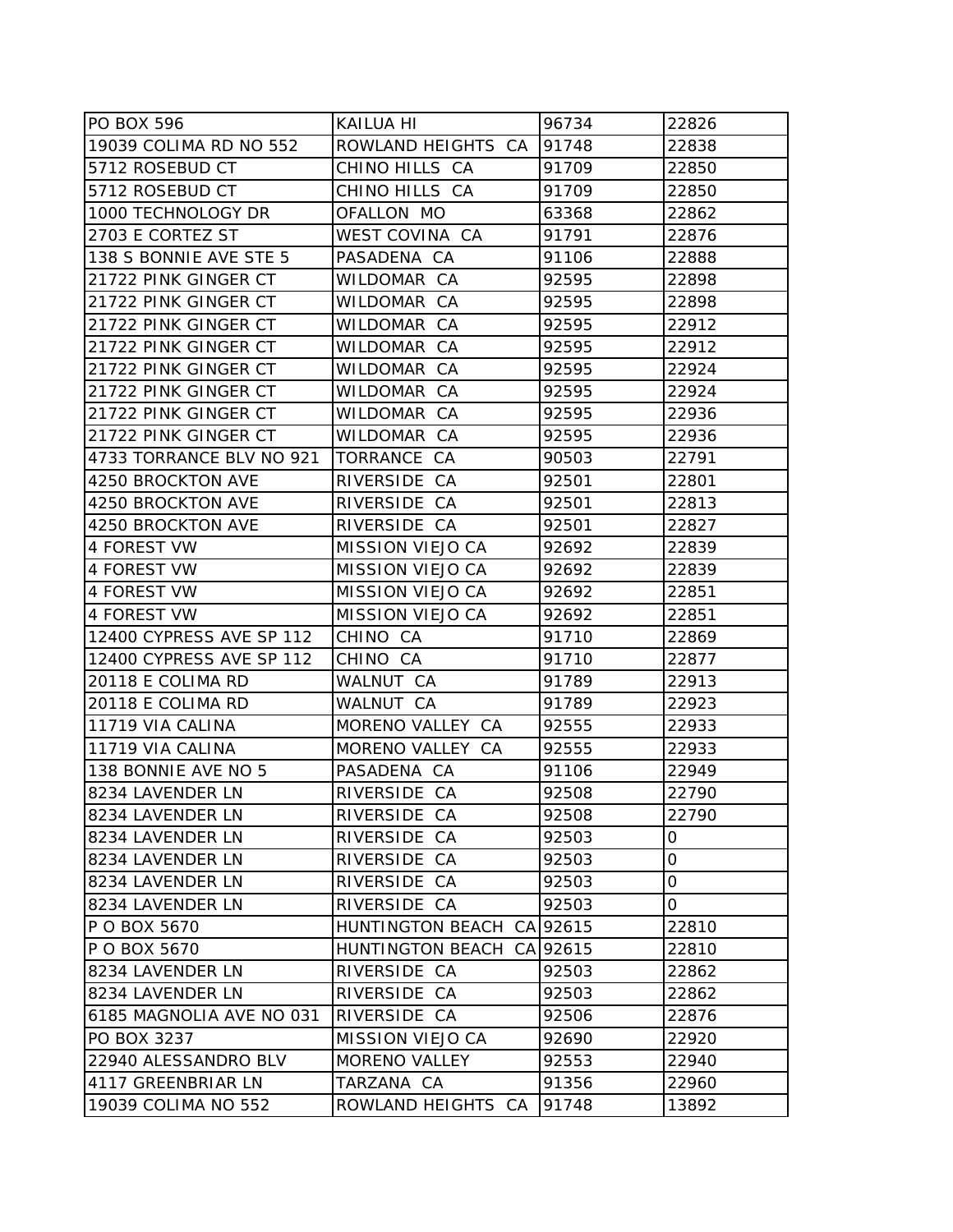| 2951 GLENDALE AVE         | REDWOOD CITY CA         | 94063 | 13904 |
|---------------------------|-------------------------|-------|-------|
| 24746 MOONSHADOW          | MORENO VALLEY CA        | 92557 | 13916 |
| 24746 MOONSHADOW          | MORENO VALLEY CA        | 92557 | 13916 |
| 13116 IMPERIAL HWY        | SANTA FE SPGS CA        | 90670 | 22990 |
| 2885 GIBSON ST            | RIVERSIDE CA            | 92503 | 13915 |
| 20160 PORTSIDE DR         | WALNUT CA               | 91789 | 13959 |
| 20160 PORTSIDE DR         | WALNUT CA               | 91789 | 13959 |
| 4900 SANTA ANITA NO 2C    | EL MONTE CA             | 91731 | 13933 |
| 4900 SANTA ANITA AV ST 2C | EL MONTE CA             | 91731 | 13945 |
| 1019 PANORAMA DR          | BAKERSFIELD CA          | 93305 | 22886 |
| P O BOX 11095             | TORRANCE CA             | 90510 | 22899 |
| P O BOX 11095             | TORRANCE CA             | 90510 | 22899 |
| P O BOX 11095             | TORRANCE CA             | 90510 | 22893 |
| P O BOX 11095             | TORRANCE CA             | 90510 | 22893 |
| 6359 AUBURN BLV STE B     | CITRUS HEIGHTS CA       | 95621 | 13933 |
| 4885 GREEN CREST DR       | YORBA LINDA CA          | 92686 | 23020 |
| 4885 GREEN CREST DR       | YORBA LINDA CA          | 92686 | 23020 |
| 3415 S SEPULVEDA STE 650  | LOS ANGELES CA          | 90034 | 23060 |
| 3415 S SEPULVEDA STE 650  | LOS ANGELES CA          | 90034 | 23100 |
| 3415 S SEPULVEDA STE 650  | LOS ANGELES CA          | 90034 | 23040 |
| 3415 S SEPULVEDA STE 650  | LOS ANGELES CA          | 90034 | 23080 |
| 13748 SUNRAY CT           | <b>MORENO VALLEY</b>    | 92553 | 13748 |
| 13736 SUNRAY CT           | <b>MORENO VALLEY</b>    | 92553 | 13736 |
| 13736 SUNRAY CT           | <b>MORENO VALLEY</b>    | 92553 | 13736 |
| 13724 SUNRAY CT           | <b>MORENO VALLEY</b>    | 92553 | 13724 |
| 13712 SUNRAY CT           | <b>MORENO VALLEY</b>    | 92553 | 13712 |
| 13712 SUNRAY CT           | <b>MORENO VALLEY</b>    | 92553 | 13712 |
| 25280 PICO VISTA WAY      | MORENO VALLEY CA        | 92557 | 13700 |
| 25280 PICO VISTA WAY      | MORENO VALLEY CA        | 92557 | 13700 |
| 13747 SUNRAY CT           | MORENO VALLEY CA        | 92553 | 13747 |
| 13747 SUNRAY CT           | <b>MORENO VALLEY CA</b> | 92553 | 13747 |
| 23820 NEW ENGLAND DR      | <b>MORENO VALLEY</b>    | 92553 | 23820 |
| 23820 NEW ENGLAND DR      | <b>MORENO VALLEY</b>    | 92553 | 23820 |
| 23809 NEW ENGLAND DR      | <b>MORENO VALLEY</b>    | 92553 | 23809 |
| 23809 NEW ENGLAND DR      | <b>MORENO VALLEY</b>    | 92553 | 23809 |
| 23819 NEW ENGLAND DR      | <b>MORENO VALLEY</b>    | 92553 | 23819 |
| 23819 NEW ENGLAND DR      | <b>MORENO VALLEY</b>    | 92553 | 23819 |
| 13874 ROCKCREST DR        | <b>MORENO VALLEY</b>    | 92553 | 13874 |
| 13874 ROCKCREST DR        | <b>MORENO VALLEY</b>    | 92553 | 13874 |
| 7959 NOBLE AVE            | PANORAMA CITY CA        | 91402 | 13864 |
| 7959 NOBLE AVE            | PANORAMA CITY CA        | 91402 | 13864 |
| 13846 ROCKCREST DR        | <b>MORENO VALLEY</b>    | 92553 | 13846 |
| 13836 ROCKCREST DR        | <b>MORENO VALLEY</b>    | 92553 | 13836 |
| 13836 ROCKCREST DR        | <b>MORENO VALLEY</b>    | 92553 | 13836 |
| 13824 ROCKCREST DR        | <b>MORENO VALLEY</b>    | 92553 | 13824 |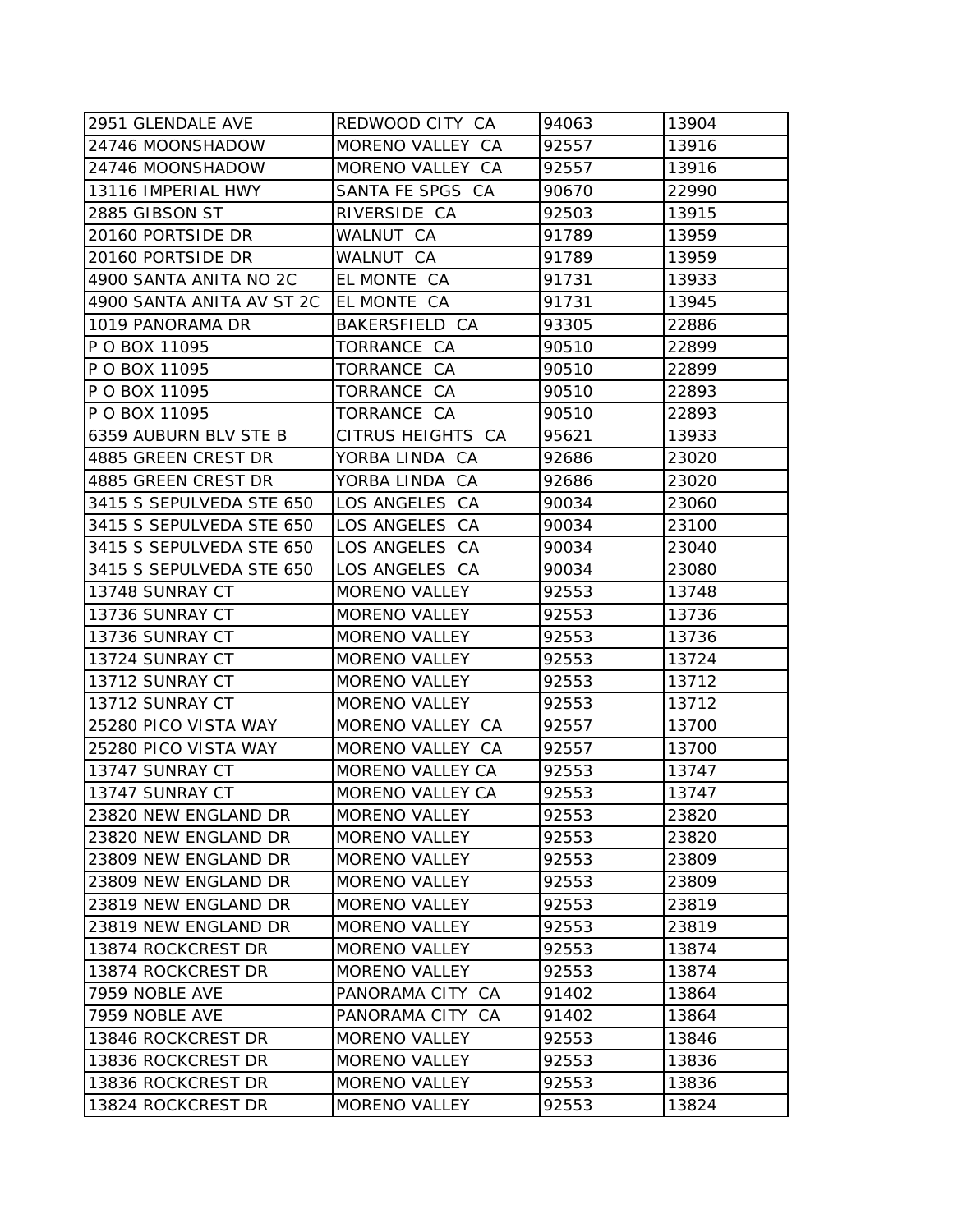| 13824 ROCKCREST DR                        | <b>MORENO VALLEY</b> | 92553 | 13824       |
|-------------------------------------------|----------------------|-------|-------------|
| 505 LOMAS SANTA FE NO 130 SOLANA BEACH CA |                      | 92075 | 23925       |
| 14770 E FIRESTONE BLV 206   LA MIRADA CA  |                      | 90638 | 23962       |
| 23750 ALESSANDRO BLVD NO MORENO VALLEY CA |                      | 92553 | 24750       |
| P O BOX 1227                              | MONTEREY PARK CA     | 91754 | 0           |
| 23750 ALESSANDRO BLVD NO MORENO VALLEY CA |                      | 92553 | 0           |
| P O BOX 1227                              | MONTEREY PARK CA     | 91754 | 23750       |
| P O BOX 88005                             | MORENO VALLEY CA     | 92552 | 14177       |
| 23119 COTTONWOOD AVE BLOMORENO VALLEY CA  |                      | 92553 | 0           |
| 23119 COTTONWOOD AVE BLOMORENO VALLEY CA  |                      | 92553 | 0           |
| 4343 MARKET ST STE A                      | RIVERSIDE CA         | 92501 | $\mathbf 0$ |
| 4343 MARKET ST STE A                      | RIVERSIDE CA         | 92501 | 0           |
| 4343 MARKET ST STE A                      | RIVERSIDE CA         | 92501 | 0           |
| 603 N BEDFORD DR                          | BEVERLY HILLS CA     | 90210 | 0           |
| 603 N BEDFORD DR                          | BEVERLY HILLS CA     | 90210 | 0           |
| 603 N BEDFORD DR                          | BEVERLY HILLS CA     | 90210 | $\mathbf 0$ |
| 603 N BEDFORD DR                          | BEVERLY HILLS CA     | 90210 | 0           |
| 1995 MARKET ST                            | RIVERSIDE CA         | 92501 | 0           |
| 8430 W BRYN MAWR STE 400 CHICAGO IL       |                      | 60631 | 0           |
| 4900 SANTA ANITA AVE 2C                   | EL MONTE CA          | 91731 | 0           |
| P O BOX 3049                              | NEWPORT BEACH CA     | 92663 | 24050       |
| P O BOX 3049                              | NEWPORT BEACH CA     | 92663 | 24050       |
| 1995 MARKET ST                            | RIVERSIDE CA         | 92501 | 0           |
| 1995 MARKET ST                            | RIVERSIDE CA         | 92501 | 0           |
| 1995 MARKET ST                            | RIVERSIDE CA         | 92501 | 0           |
| 100 N CITRUS ST STE 508                   | WEST COVINA CA       | 91791 | 0           |
| 100 N CITRUS ST STE 508                   | WEST COVINA CA       | 91791 | 13800       |
| P O BOX 3958                              | PALM DESERT CA       | 92261 | 24115       |
| 13741 RAMSDELL DR                         | <b>MORENO VALLEY</b> | 92553 | 13741       |
| 13741 RAMSDELL DR                         | <b>MORENO VALLEY</b> | 92553 | 13741       |
| 13935 RAMSDELL DR                         | <b>MORENO VALLEY</b> | 92553 | 13935       |
| 13921 RAMSDELL DR                         | <b>MORENO VALLEY</b> | 92553 | 13921       |
| 13921 RAMSDELL DR                         | <b>MORENO VALLEY</b> | 92553 | 13921       |
| 13921 RAMSDELL DR                         | <b>MORENO VALLEY</b> | 92553 | 13921       |
| 13907 RAMSDELL DR                         | <b>MORENO VALLEY</b> | 92553 | 13907       |
| 13907 RAMSDELL DR                         | <b>MORENO VALLEY</b> | 92553 | 13907       |
| 13893 RAMSDELL DR                         | <b>MORENO VALLEY</b> | 92553 | 13893       |
| 13879 RAMSDELL DR                         | <b>MORENO VALLEY</b> | 92553 | 13879       |
| 13865 RAMSDELL DR                         | <b>MORENO VALLEY</b> | 92553 | 13865       |
| 13865 RAMSDELL DR                         | <b>MORENO VALLEY</b> | 92553 | 13865       |
| 26798 CLAYSTONE                           | MORENO VALLEY CA     | 92555 | 13859       |
| 13845 RAMSDELL DR                         | <b>MORENO VALLEY</b> | 92553 | 13845       |
| 13831 RAMSDELL DR                         | <b>MORENO VALLEY</b> | 92553 | 13831       |
| 13831 RAMSDELL DR                         | <b>MORENO VALLEY</b> | 92553 | 13831       |
| 13821 RAMSDELL DR                         | <b>MORENO VALLEY</b> | 92553 | 13821       |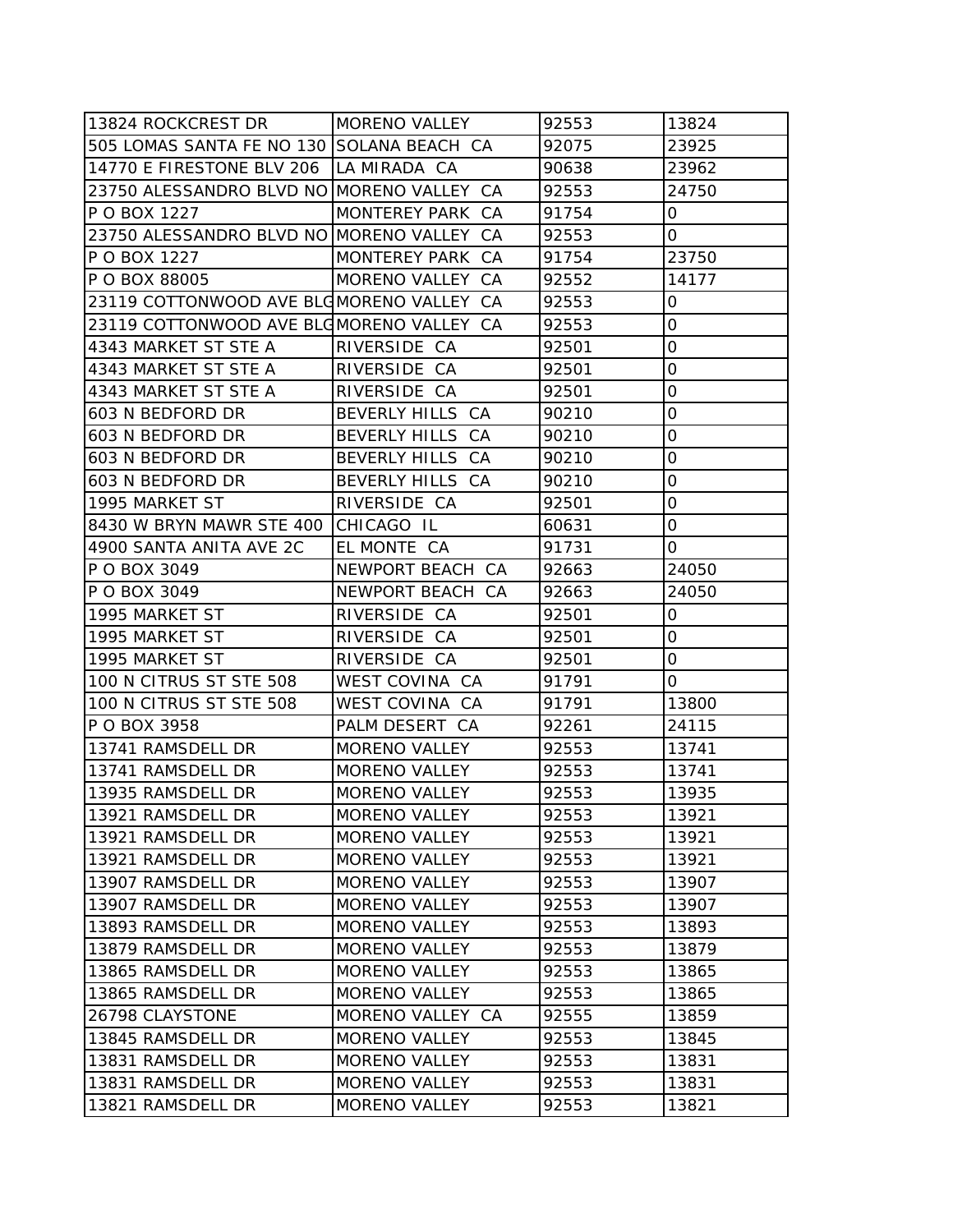| 13821 RAMSDELL DR   | <b>MORENO VALLEY</b> | 92553 | 13821 |
|---------------------|----------------------|-------|-------|
| 3924 SAXONBURY WAY  | CHARLOTTE NC         | 28269 | 13811 |
| 3924 SAXONBURY WAY  | CHARLOTTE NC         | 28269 | 13811 |
| 13801 RAMSDELL DR   | <b>MORENO VALLEY</b> | 92553 | 13801 |
| 13791 RAMSDELL DR   | <b>MORENO VALLEY</b> | 92553 | 13791 |
| 13791 RAMSDELL DR   | <b>MORENO VALLEY</b> | 92553 | 13791 |
| 4265 KATHY AVE      | RIVERSIDE CA         | 92507 | 13781 |
| 13246 BRETON AVE    | CHINO CA             | 91710 | 13771 |
| 13761 RAMSDELL DR   | <b>MORENO VALLEY</b> | 92553 | 13761 |
| 24145 MILLSAP DR    | <b>MORENO VALLEY</b> | 92553 | 24145 |
| 24145 MILLSAP DR    | <b>MORENO VALLEY</b> | 92553 | 24145 |
| 24138 HORTON CT     | <b>MORENO VALLEY</b> | 92553 | 24138 |
| 24129 HORTON CT     | <b>MORENO VALLEY</b> | 92553 | 24129 |
| 24129 HORTON CT     | <b>MORENO VALLEY</b> | 92553 | 24129 |
| 24130 DELGADO CT    | <b>MORENO VALLEY</b> | 92553 | 24130 |
| 24121 DELGADO CT    | <b>MORENO VALLEY</b> | 92553 | 24121 |
| 24122 VIA VARGAS DR | <b>MORENO VALLEY</b> | 92553 | 24122 |
| 24122 VIA VARGAS DR | <b>MORENO VALLEY</b> | 92553 | 24122 |
| 24122 VIA VARGAS DR | <b>MORENO VALLEY</b> | 92553 | 24122 |
| 24150 DELGADO CT    | MORENO VALLEY        | 92553 | 24150 |
| 24145 DELGADO CT    | <b>MORENO VALLEY</b> | 92553 | 24145 |
| P O BOX 7634        | MORENO VALLEY CA     | 92552 | 24133 |
| P O BOX 7634        | MORENO VALLEY CA     | 92552 | 24133 |
| 24134 VIA VARGAS DR | <b>MORENO VALLEY</b> | 92553 | 24134 |
| 24134 VIA VARGAS DR | <b>MORENO VALLEY</b> | 92553 | 24134 |
| 24146 VIA VARGAS DR | <b>MORENO VALLEY</b> | 92553 | 24146 |
| 24146 VIA VARGAS DR | <b>MORENO VALLEY</b> | 92553 | 24146 |
| 24160 VIA VARGAS DR | <b>MORENO VALLEY</b> | 92553 | 24160 |
| 24160 VIA VARGAS DR | <b>MORENO VALLEY</b> | 92553 | 24160 |
| 24119 VIA VARGAS DR | <b>MORENO VALLEY</b> | 92553 | 24119 |
| 24119 VIA VARGAS DR | <b>MORENO VALLEY</b> | 92553 | 24119 |
| 24131 VIA VARGAS DR | <b>MORENO VALLEY</b> | 92553 | 24131 |
| 24143 VIA VARGAS DR | <b>MORENO VALLEY</b> | 92553 | 24143 |
| 24143 VIA VARGAS DR | <b>MORENO VALLEY</b> | 92553 | 24143 |
| 24155 VIA VARGAS DR | <b>MORENO VALLEY</b> | 92553 | 24155 |
| 24155 VIA VARGAS DR | <b>MORENO VALLEY</b> | 92553 | 24155 |
| 24167 VIA VARGAS DR | <b>MORENO VALLEY</b> | 92553 | 24167 |
| 24167 VIA VARGAS DR | <b>MORENO VALLEY</b> | 92553 | 24167 |
| 24179 VIA VARGAS DR | <b>MORENO VALLEY</b> | 92553 | 24179 |
| 24179 VIA VARGAS DR | <b>MORENO VALLEY</b> | 92553 | 24179 |
| 14121 TRAVERS DR    | <b>MORENO VALLEY</b> | 92553 | 14121 |
| 14109 TRAVERS DR    | <b>MORENO VALLEY</b> | 92553 | 14109 |
| 14109 TRAVERS DR    | <b>MORENO VALLEY</b> | 92553 | 14109 |
| 14097 TRAVERS DR    | <b>MORENO VALLEY</b> | 92553 | 14097 |
| 14097 TRAVERS DR    | <b>MORENO VALLEY</b> | 92553 | 14097 |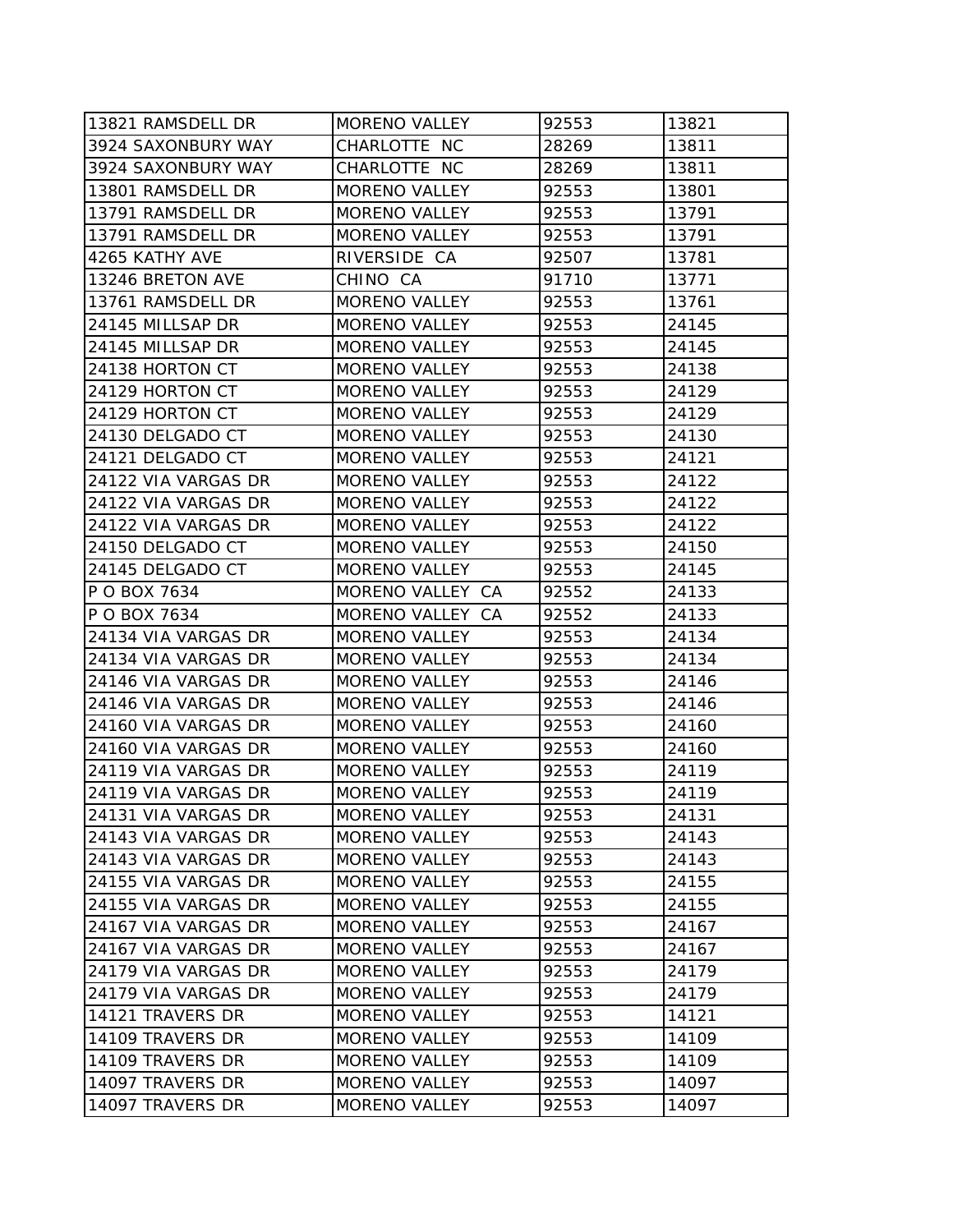| 14083 TRAVERS DR     | <b>MORENO VALLEY</b> | 92553 | 14083 |
|----------------------|----------------------|-------|-------|
| 14083 TRAVERS DR     | <b>MORENO VALLEY</b> | 92553 | 14083 |
| 27336 CEDAR CT       | MORENO VALLEY CA     | 92555 | 14082 |
| 27336 CEDAR CT       | MORENO VALLEY CA     | 92555 | 14082 |
| 1627 VIA ROMA CIR    | CORONA CA            | 92881 | 14096 |
| 14108 TRAVERS DR     | <b>MORENO VALLEY</b> | 92553 | 14108 |
| 14108 TRAVERS DR     | <b>MORENO VALLEY</b> | 92553 | 14108 |
| 6620 N VISTA ST      | SAN GABRIEL CA       | 91775 | 14120 |
| 6620 N VISTA ST      | SAN GABRIEL CA       | 91775 | 14120 |
| 14117 ANN MARIE CT   | <b>MORENO VALLEY</b> | 92553 | 14117 |
| 2637 OLYMPIC VIEW DR | CHINO HILLS CA       | 91709 | 14105 |
| 2637 OLYMPIC VIEW DR | CHINO HILLS CA       | 91709 | 14105 |
| 14093 ANN MARIE CT   | <b>MORENO VALLEY</b> | 92553 | 14093 |
| 28873 ALESSANDRO BLV | MORENO VALLEY CA     | 92555 | 14079 |
| 14080 ANN MARIE CT   | <b>MORENO VALLEY</b> | 92553 | 14080 |
| 14080 ANN MARIE CT   | <b>MORENO VALLEY</b> | 92553 | 14080 |
| 14080 ANN MARIE CT   | <b>MORENO VALLEY</b> | 92553 | 14080 |
| 14094 ANN MARIE CT   | <b>MORENO VALLEY</b> | 92553 | 14094 |
| 14094 ANN MARIE CT   | <b>MORENO VALLEY</b> | 92553 | 14094 |
| 285 GREEN AVE        | ESCONDIDO CA         | 92025 | 14106 |
| 285 GREEN AVE        | ESCONDIDO CA         | 92025 | 14106 |
| 14118 ANN MARIE CT   | <b>MORENO VALLEY</b> | 92553 | 14118 |
| 24010 MT RUSSELL DR  | <b>MORENO VALLEY</b> | 92553 | 24010 |
| 24010 MT RUSSELL DR  | <b>MORENO VALLEY</b> | 92553 | 24010 |
| 24022 MT RUSSELL DR  | MORENO VALLEY        | 92553 | 24022 |
| 24036 MT RUSSELL DR  | <b>MORENO VALLEY</b> | 92553 | 24036 |
| 24036 MT RUSSELL DR  | <b>MORENO VALLEY</b> | 92553 | 24036 |
| 11165 RAYMOND RD     | MORENO VALLEY CA     | 92555 | 24048 |
| 11165 RAYMOND RD     | MORENO VALLEY CA     | 92555 | 24048 |
| 24060 MT RUSSELL DR  | <b>MORENO VALLEY</b> | 92553 | 24060 |
| 24072 MT RUSSELL DR  | <b>MORENO VALLEY</b> | 92553 | 24072 |
| 24084 MT RUSSELL DR  | <b>MORENO VALLEY</b> | 92553 | 24084 |
| 24096 MT RUSSELL DR  | <b>MORENO VALLEY</b> | 92553 | 24096 |
| 24096 MT RUSSELL DR  | MORENO VALLEY        | 92553 | 24096 |
| 24110 MT RUSSELL DR  | <b>MORENO VALLEY</b> | 92553 | 24110 |
| 19165 NUTHATCH ST    | PERRIS CA            | 92570 | 24128 |
| 1667 E LINCOLN AVE   | ORANGE CA            | 92865 | 24021 |
| 24009 MT RUSSELL DR  | <b>MORENO VALLEY</b> | 92553 | 24009 |
| 24009 MT RUSSELL DR  | <b>MORENO VALLEY</b> | 92553 | 24009 |
| 24021 MT RUSSELL DR  | <b>MORENO VALLEY</b> | 92553 | 24021 |
| 24021 MT RUSSELL DR  | <b>MORENO VALLEY</b> | 92553 | 24021 |
| 24035 MT RUSSELL DR  | <b>MORENO VALLEY</b> | 92553 | 24035 |
| 24035 MT RUSSELL DR  | <b>MORENO VALLEY</b> | 92553 | 24035 |
| 1612 EL SERENO       | PASADENA CA          | 91103 | 24047 |
| 1612 EL SERENO       | PASADENA CA          | 91103 | 24047 |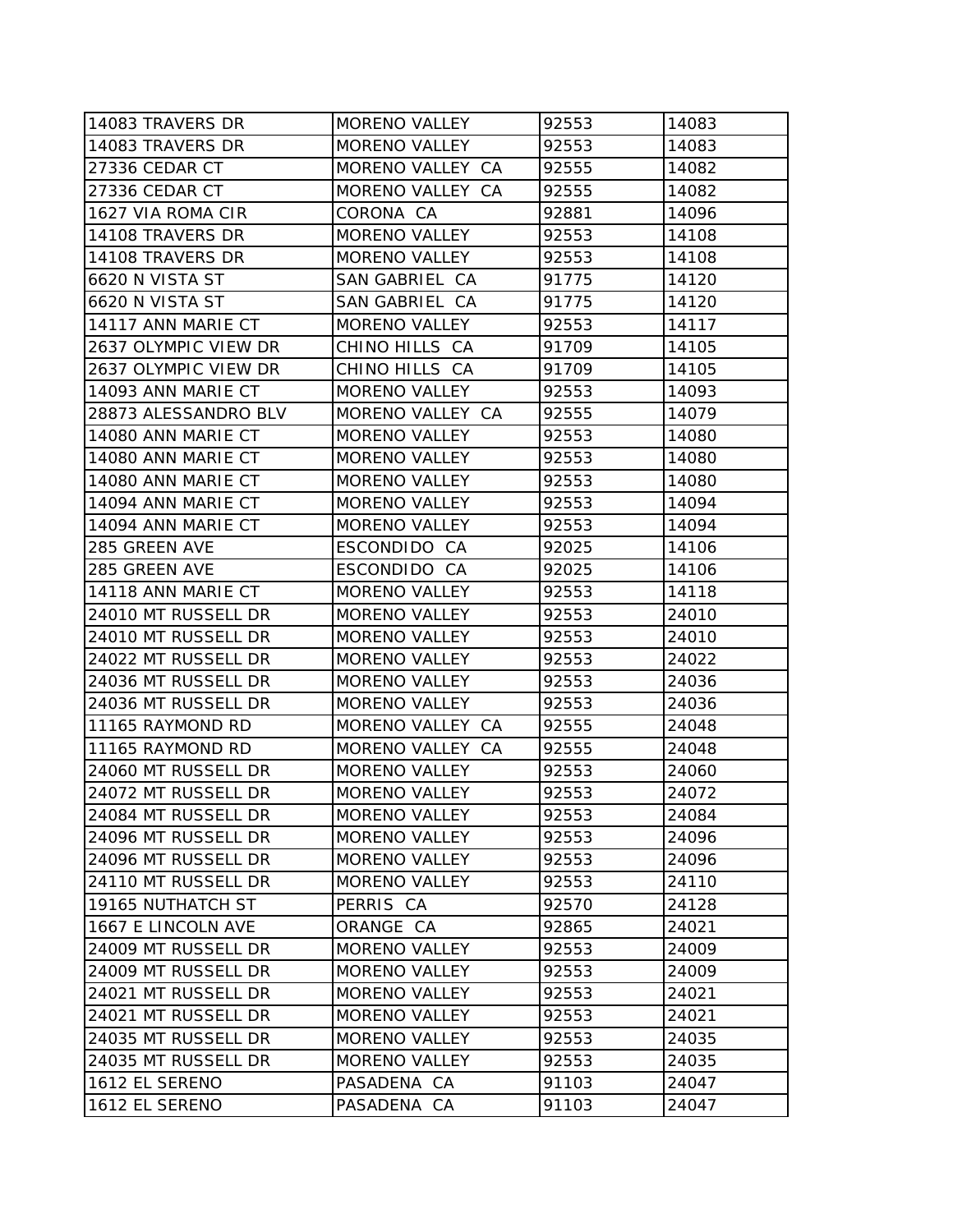| 24111 MT RUSSELL DR | <b>MORENO VALLEY</b> | 92553 | 24111 |
|---------------------|----------------------|-------|-------|
| 24111 MT RUSSELL DR | <b>MORENO VALLEY</b> | 92553 | 24111 |
| 24129 MT RUSSELL DR | <b>MORENO VALLEY</b> | 92553 | 24129 |
| 2166 W BROADWAY     | ANAHEIM CA           | 92804 | 14077 |
| 14093 MAXINE CT     | <b>MORENO VALLEY</b> | 92553 | 14093 |
| 14093 MAXINE CT     | <b>MORENO VALLEY</b> | 92553 | 14093 |
| 14109 MAXINE CT     | <b>MORENO VALLEY</b> | 92553 | 14109 |
| 14175 TRAVERS DR    | <b>MORENO VALLEY</b> | 92553 | 14175 |
| 14175 TRAVERS DR    | <b>MORENO VALLEY</b> | 92553 | 14175 |
| 14161 TRAVERS DR    | <b>MORENO VALLEY</b> | 92553 | 14161 |
| 14161 TRAVERS DR    | <b>MORENO VALLEY</b> | 92553 | 14161 |
| 14147 TRAVERS DR    | <b>MORENO VALLEY</b> | 92553 | 14147 |
| 14147 TRAVERS DR    | <b>MORENO VALLEY</b> | 92553 | 14147 |
| 14133 TRAVERS DR    | <b>MORENO VALLEY</b> | 92553 | 14133 |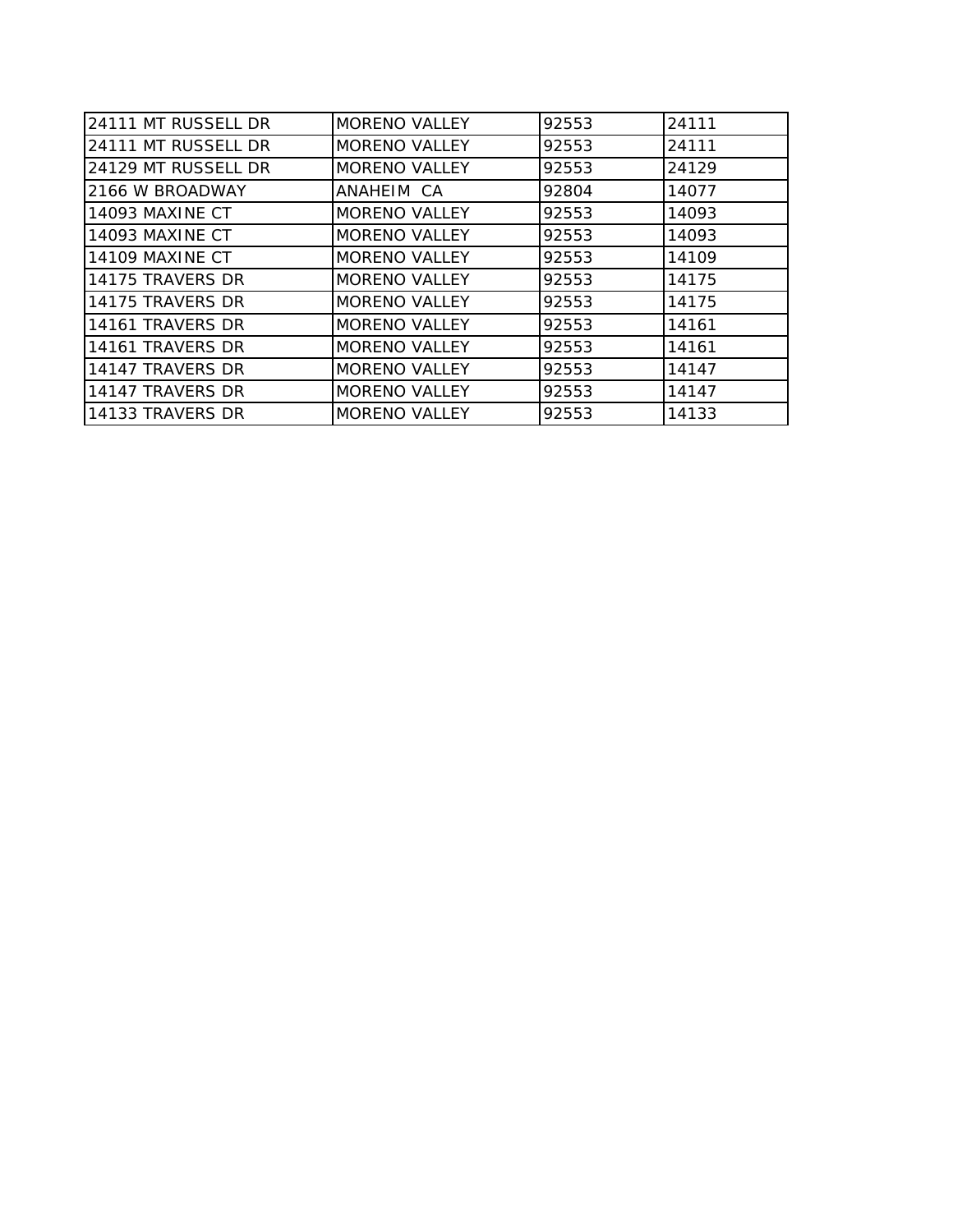| <b>Situs Street</b> | <b>Situs City</b>    | <b>Situs Zip</b> |
|---------------------|----------------------|------------------|
| <b>BAY</b>          | <b>MORENO VALLEY</b> | 92553            |
| <b>ALESSANDRO</b>   | <b>MORENO VALLEY</b> | 92553            |
| ALESSANDRO          | <b>MORENO VALLEY</b> | 92553            |
| ALESSANDRO          | <b>MORENO VALLEY</b> | 92553            |
| <b>ALLIES</b>       | <b>MORENO VALLEY</b> | 92553            |
| <b>PRIDE</b>        | <b>MORENO VALLEY</b> | 92553            |
| <b>PRIDE</b>        | <b>MORENO VALLEY</b> | 92553            |
| <b>FREDERICK</b>    | <b>MORENO VALLEY</b> | 92553            |
| <b>BAY</b>          | <b>MORENO VALLEY</b> | 92553            |
| COURAGE             | <b>MORENO VALLEY</b> | 92553            |
| COURAGE             | <b>MORENO VALLEY</b> | 92553            |
|                     |                      | 0                |
| COURAGE             | <b>MORENO VALLEY</b> | 92553            |
| COURAGE             | <b>MORENO VALLEY</b> | 92553            |
| <b>COURAGE</b>      | <b>MORENO VALLEY</b> | 92553            |
| COURAGE             | <b>MORENO VALLEY</b> | 92553            |
| COURAGE             | <b>MORENO VALLEY</b> | 92553            |
| COURAGE             | <b>MORENO VALLEY</b> | 92553            |
| <b>COURAGE</b>      | <b>MORENO VALLEY</b> | 92553            |
| COURAGE             | <b>MORENO VALLEY</b> | 92553            |
| ALESSANDRO          | <b>MORENO VALLEY</b> | 92553            |
| ALESSANDRO          | <b>MORENO VALLEY</b> | 92553            |
| <b>ALLIES</b>       | <b>MORENO VALLEY</b> | 92553            |
| <b>ALLIES</b>       | <b>MORENO VALLEY</b> | 92553            |
| <b>ALLIES</b>       | <b>MORENO VALLEY</b> | 92553            |
| <b>ALLIES</b>       | <b>MORENO VALLEY</b> | 92553            |
| <b>ALLIES</b>       | <b>MORENO VALLEY</b> | 92553            |
| <b>ALLIES</b>       | <b>MORENO VALLEY</b> | 92553            |
| <b>ALLIES</b>       | <b>MORENO VALLEY</b> | 92553            |
| <b>ALLIES</b>       | <b>MORENO VALLEY</b> | 92553            |
| <b>ALLIES</b>       | <b>MORENO VALLEY</b> | 92553            |
| <b>ALLIES</b>       | <b>MORENO VALLEY</b> | 92553            |
| <b>ALLIES</b>       | <b>MORENO VALLEY</b> | 92553            |
| <b>ALLIES</b>       | <b>MORENO VALLEY</b> | 92553            |
| <b>ALLIES</b>       | <b>MORENO VALLEY</b> | 92553            |
| <b>ALLIES</b>       | <b>MORENO VALLEY</b> | 92553            |
| <b>ALLIES</b>       | MORENO VALLEY        | 92553            |
| <b>ALLIES</b>       | <b>MORENO VALLEY</b> | 92553            |
| <b>ALLIES</b>       | <b>MORENO VALLEY</b> | 92553            |
| <b>ALLIES</b>       | <b>MORENO VALLEY</b> | 92553            |
| ADRIENNE            | <b>MORENO VALLEY</b> | 92553            |
| <b>ADRIENNE</b>     | <b>MORENO VALLEY</b> | 92553            |
| <b>ADRIENNE</b>     | <b>MORENO VALLEY</b> | 92553            |
| <b>ADRIENNE</b>     | MORENO VALLEY        | 92553            |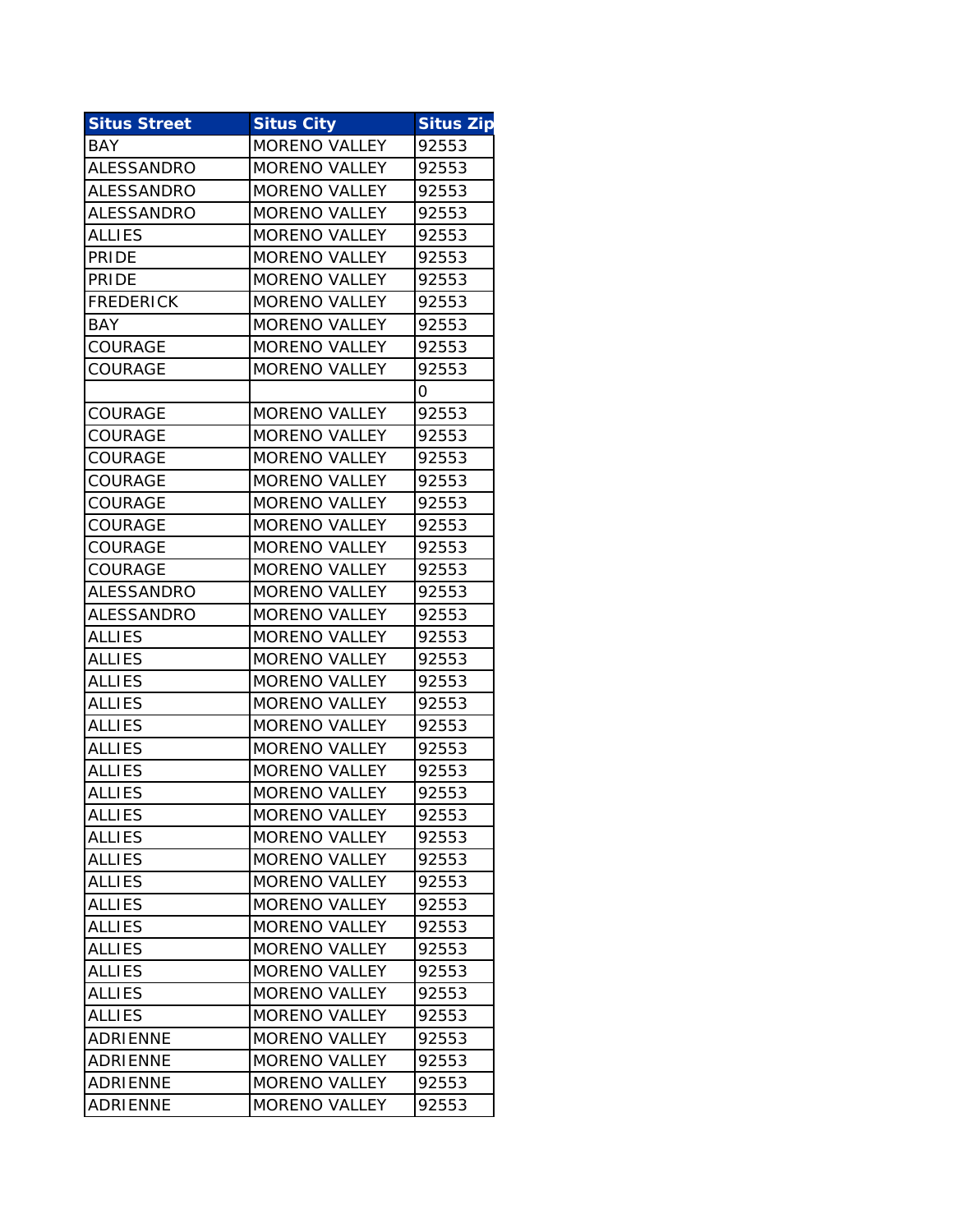| <b>ADRIENNE</b>   | <b>MORENO VALLEY</b> | 92553 |
|-------------------|----------------------|-------|
| <b>ADRIENNE</b>   | <b>MORENO VALLEY</b> | 92553 |
| <b>ADRIENNE</b>   | <b>MORENO VALLEY</b> | 92553 |
| ADRIENNE          | <b>MORENO VALLEY</b> | 92553 |
| <b>ADRIENNE</b>   | <b>MORENO VALLEY</b> | 92553 |
| IADRIENNE         | <b>MORENO VALLEY</b> | 92553 |
| ADRIENNE          | <b>MORENO VALLEY</b> | 92553 |
| ADRIENNE          | <b>MORENO VALLEY</b> | 92553 |
| <b>ADRIENNE</b>   | <b>MORENO VALLEY</b> | 92553 |
| ADRIENNE          | <b>MORENO VALLEY</b> | 92553 |
| IADRIENNE         | <b>MORENO VALLEY</b> | 92553 |
| ADRIENNE          | <b>MORENO VALLEY</b> | 92553 |
| <b>ADRIENNE</b>   | <b>MORENO VALLEY</b> | 92553 |
| ADRIENNE          | <b>MORENO VALLEY</b> | 92553 |
| ADRIENNE          | <b>MORENO VALLEY</b> | 92553 |
| IADRIENNE         | <b>MORENO VALLEY</b> | 92553 |
| ADRIENNE          | <b>MORENO VALLEY</b> | 92553 |
| <b>ADRIENNE</b>   | <b>MORENO VALLEY</b> | 92553 |
| <b>ADRIENNE</b>   | <b>MORENO VALLEY</b> | 92553 |
| ADRIENNE          | <b>MORENO VALLEY</b> | 92553 |
| IADRIENNE         | <b>MORENO VALLEY</b> | 92553 |
| ADRIENNE          | MORENO VALLEY        | 92553 |
| ADRIENNE          | <b>MORENO VALLEY</b> | 92553 |
| <b>ADRIENNE</b>   | <b>MORENO VALLEY</b> | 92553 |
| ADRIENNE          | <b>MORENO VALLEY</b> | 92553 |
| ADRIENNE          | <b>MORENO VALLEY</b> | 92553 |
| <b>ADRIENNE</b>   | <b>MORENO VALLEY</b> | 92553 |
| ADRIENNE          | <b>MORENO VALLEY</b> | 92553 |
| <b>ADRIENNE</b>   | <b>MORENO VALLEY</b> | 92553 |
| ADRIENNE          | <b>MORENO VALLEY</b> | 92553 |
| ALESSANDRO        | <b>MORENO VALLEY</b> | 92553 |
| <b>ALESSANDRO</b> | <b>MORENO VALLEY</b> | 92553 |
|                   |                      | 0     |
|                   |                      | 0     |
|                   |                      | 0     |
|                   |                      | 0     |
| ALESSANDRO        | <b>MORENO VALLEY</b> | 92553 |
| ALESSANDRO        | <b>MORENO VALLEY</b> | 92553 |
| <b>ALESSANDRO</b> | <b>MORENO VALLEY</b> | 92553 |
| ALESSANDRO        | <b>MORENO VALLEY</b> | 92553 |
| ALESSANDRO        | <b>MORENO VALLEY</b> | 92553 |
| ALESSANDRO        | <b>MORENO VALLEY</b> | 92553 |
| ALESSANDRO        | <b>MORENO VALLEY</b> | 92553 |
| ALESSANDRO        | <b>MORENO VALLEY</b> | 92553 |
| <b>PRIDE</b>      | <b>MORENO VALLEY</b> | 92553 |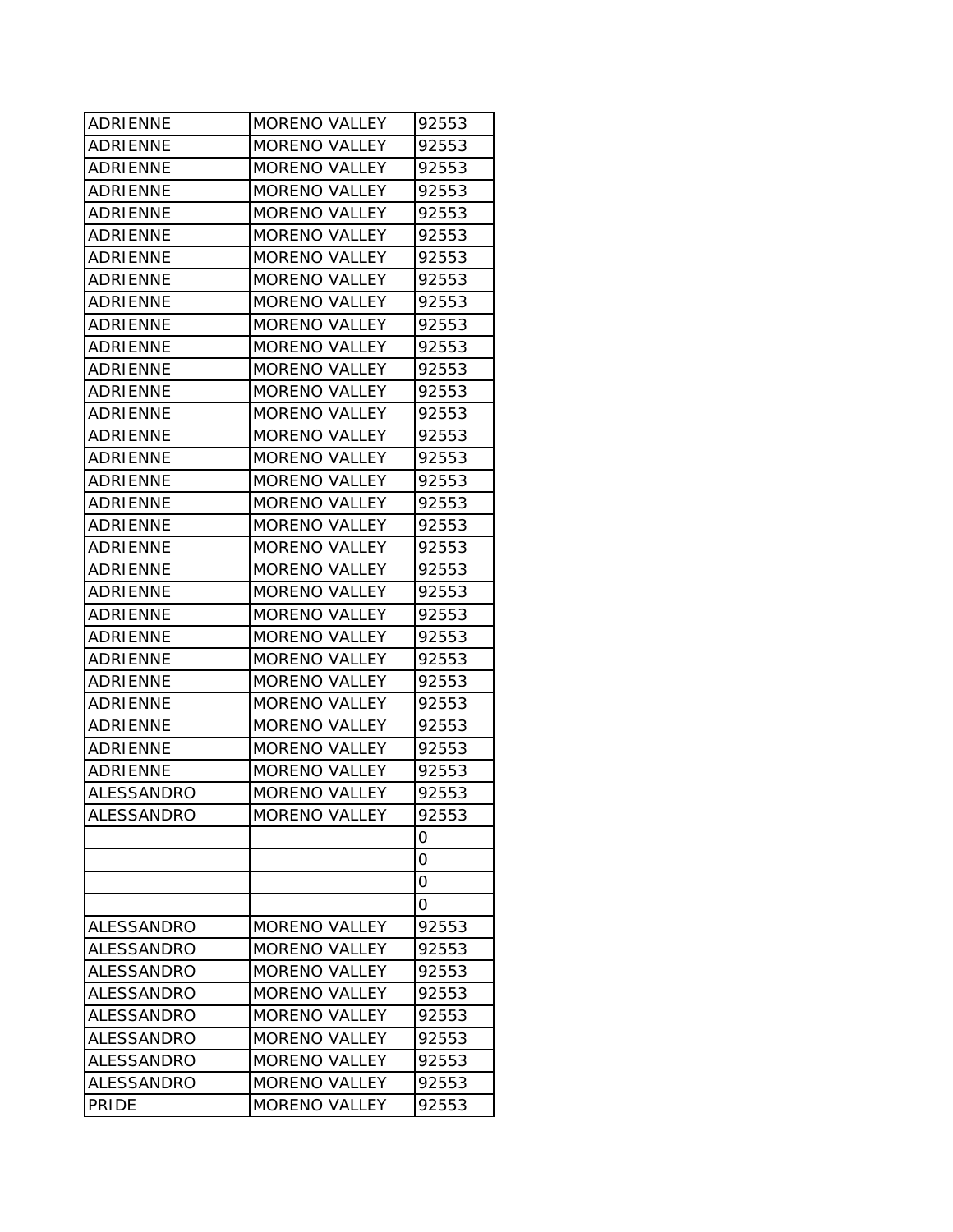| PRIDE              | MORENO VALLEY        | 92553 |
|--------------------|----------------------|-------|
| <b>PRIDE</b>       | <b>MORENO VALLEY</b> | 92553 |
| <b>PRIDE</b>       | <b>MORENO VALLEY</b> | 92553 |
| ALESSANDRO         | <b>MORENO VALLEY</b> | 92553 |
| <b>FREDERICK</b>   | <b>MORENO VALLEY</b> | 92553 |
| IFREDERICK         | <b>MORENO VALLEY</b> | 92553 |
| <b>FREDERICK</b>   | <b>MORENO VALLEY</b> | 92553 |
| <b>FREDERICK</b>   | <b>MORENO VALLEY</b> | 92553 |
| <b>FREDERICK</b>   | <b>MORENO VALLEY</b> | 92553 |
| ALESSANDRO         | <b>MORENO VALLEY</b> | 92553 |
| ADRIENNE           | <b>MORENO VALLEY</b> | 92553 |
| ADRIENNE           | <b>MORENO VALLEY</b> | 92553 |
| ADRIENNE           | <b>MORENO VALLEY</b> | 92553 |
| <b>ADRIENNE</b>    | <b>MORENO VALLEY</b> | 92553 |
| CHAGALL            | <b>MORENO VALLEY</b> | 92553 |
| <b>ALESSANDRO</b>  | <b>MORENO VALLEY</b> | 92553 |
| ALESSANDRO         | <b>MORENO VALLEY</b> | 92553 |
| ALESSANDRO         | <b>MORENO VALLEY</b> | 92553 |
| <b>ALESSANDRO</b>  | <b>MORENO VALLEY</b> | 92553 |
| ALESSANDRO         | <b>MORENO VALLEY</b> | 92553 |
| ALESSANDRO         | <b>MORENO VALLEY</b> | 92553 |
| <b>SUNRAY</b>      | <b>MORENO VALLEY</b> | 92553 |
| SUNRAY             | <b>MORENO VALLEY</b> | 92553 |
| SUNRAY             | <b>MORENO VALLEY</b> | 92553 |
| <b>SUNRAY</b>      | <b>MORENO VALLEY</b> | 92553 |
| SUNRAY             | MORENO VALLEY        | 92553 |
| <b>SUNRAY</b>      | <b>MORENO VALLEY</b> | 92553 |
| SUNRAY             | <b>MORENO VALLEY</b> | 92553 |
| <b>SUNRAY</b>      | <b>MORENO VALLEY</b> | 92553 |
| SUNRAY             | <b>MORENO VALLEY</b> | 92553 |
| <b>SUNRAY</b>      | <b>MORENO VALLEY</b> | 92553 |
| <b>NEW ENGLAND</b> | MORENO VALLEY        | 92553 |
| <b>NEW ENGLAND</b> | MORENO VALLEY        | 92553 |
| <b>NEW ENGLAND</b> | <b>MORENO VALLEY</b> | 92553 |
| <b>NEW ENGLAND</b> | <b>MORENO VALLEY</b> | 92553 |
| <b>NEW ENGLAND</b> | <b>MORENO VALLEY</b> | 92553 |
| <b>NEW ENGLAND</b> | <b>MORENO VALLEY</b> | 92553 |
| <b>ROCKCREST</b>   | <b>MORENO VALLEY</b> | 92553 |
| <b>ROCKCREST</b>   | <b>MORENO VALLEY</b> | 92553 |
| <b>ROCKCREST</b>   | <b>MORENO VALLEY</b> | 92553 |
| <b>ROCKCREST</b>   | <b>MORENO VALLEY</b> | 92553 |
| <b>ROCKCREST</b>   | <b>MORENO VALLEY</b> | 92553 |
| <b>ROCKCREST</b>   | <b>MORENO VALLEY</b> | 92553 |
| <b>ROCKCREST</b>   | <b>MORENO VALLEY</b> | 92553 |
| <b>ROCKCREST</b>   | <b>MORENO VALLEY</b> | 92553 |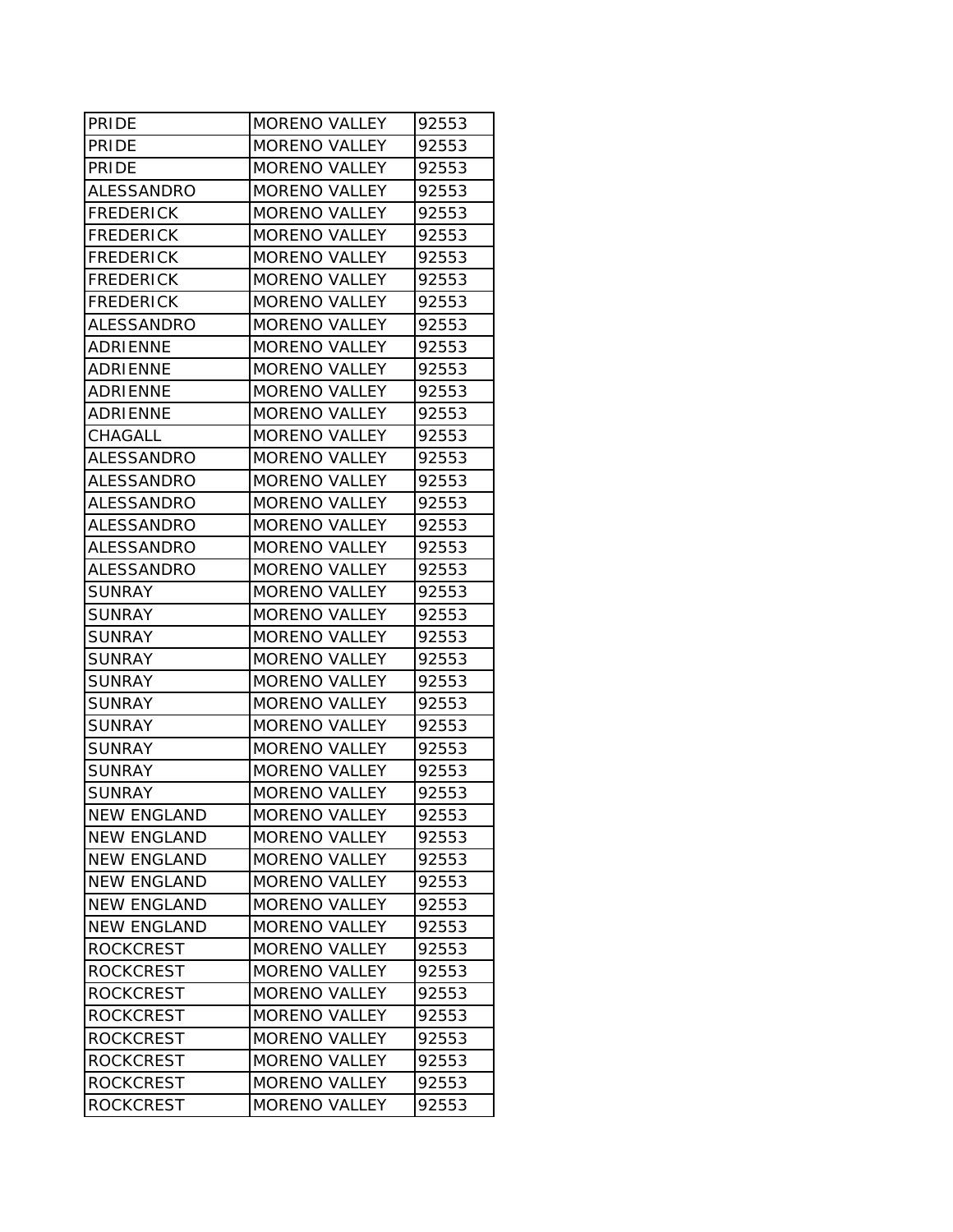| <b>ROCKCREST</b>  | <b>MORENO VALLEY</b> | 92553 |
|-------------------|----------------------|-------|
| <b>BAY</b>        | MORENO VALLEY        | 92553 |
| ALESSANDRO        | <b>MORENO VALLEY</b> | 92553 |
| <b>ALESSANDRO</b> | <b>MORENO VALLEY</b> | 92553 |
|                   |                      | 0     |
|                   |                      | Ο     |
| ALESSANDRO        | MORENO VALLEY        | 92553 |
| <b>FREDERICK</b>  | <b>MORENO VALLEY</b> | 92553 |
|                   |                      | 0     |
|                   |                      | 0     |
|                   |                      | 0     |
|                   |                      | 0     |
|                   |                      | 0     |
|                   |                      | 0     |
|                   |                      | 0     |
|                   |                      | 0     |
|                   |                      | 0     |
|                   |                      | 0     |
|                   |                      | 0     |
|                   |                      | 0     |
| ALESSANDRO        | <b>MORENO VALLEY</b> | 92553 |
| <b>ALESSANDRO</b> | <b>MORENO VALLEY</b> | 92553 |
|                   |                      | 0     |
|                   |                      | 0     |
|                   |                      | 0     |
|                   |                      | 0     |
| <b>HEACOCK</b>    | <b>MORENO VALLEY</b> | 92553 |
| <b>COTTONWOOD</b> | MORENO VALLEY        | 92553 |
| <b>RAMSDELL</b>   | <b>MORENO VALLEY</b> | 92553 |
| <b>RAMSDELL</b>   | <b>MORENO VALLEY</b> | 92553 |
| <b>RAMSDELL</b>   | <b>MORENO VALLEY</b> | 92553 |
| <b>RAMSDELL</b>   | <b>MORENO VALLEY</b> | 92553 |
| RAMSDELL          | <b>MORENO VALLEY</b> | 92553 |
| RAMSDELL          | MORENO VALLEY        | 92553 |
| <b>RAMSDELL</b>   | <b>MORENO VALLEY</b> | 92553 |
| RAMSDELL          | MORENO VALLEY        | 92553 |
| <b>RAMSDELL</b>   | <b>MORENO VALLEY</b> | 92553 |
| <b>RAMSDELL</b>   | <b>MORENO VALLEY</b> | 92553 |
| <b>RAMSDELL</b>   | <b>MORENO VALLEY</b> | 92553 |
| <b>RAMSDELL</b>   | <b>MORENO VALLEY</b> | 92553 |
| <b>RAMSDELL</b>   | <b>MORENO VALLEY</b> | 92553 |
| <b>RAMSDELL</b>   | <b>MORENO VALLEY</b> | 92553 |
| <b>RAMSDELL</b>   | MORENO VALLEY        | 92553 |
| RAMSDELL          | MORENO VALLEY        | 92553 |
| RAMSDELL          | <b>MORENO VALLEY</b> | 92553 |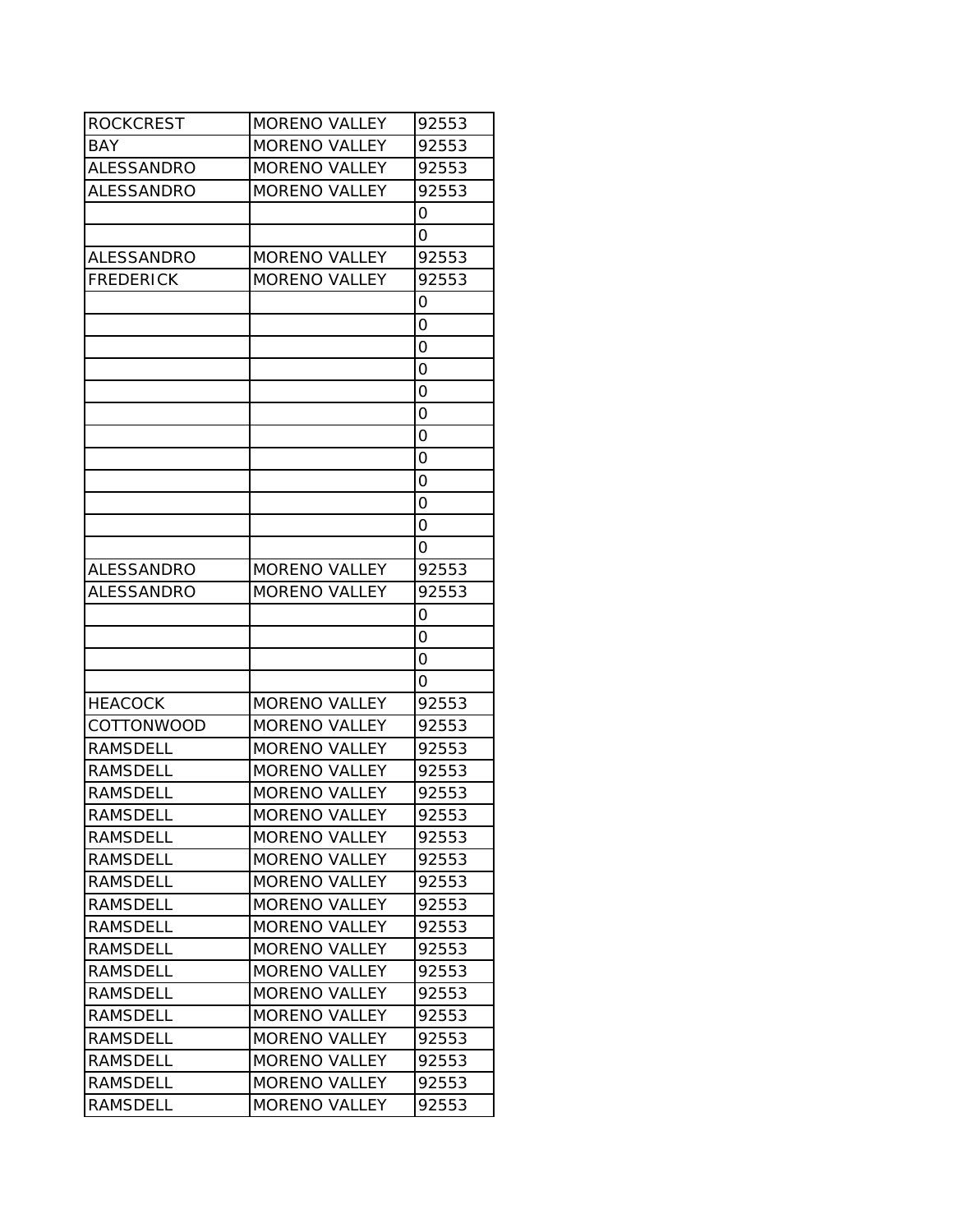| <b>RAMSDELL</b>   | <b>MORENO VALLEY</b> | 92553 |
|-------------------|----------------------|-------|
| RAMSDELL          | <b>MORENO VALLEY</b> | 92553 |
| RAMSDELL          | <b>MORENO VALLEY</b> | 92553 |
| <b>RAMSDELL</b>   | <b>MORENO VALLEY</b> | 92553 |
| <b>RAMSDELL</b>   | <b>MORENO VALLEY</b> | 92553 |
| <b>RAMSDELL</b>   | <b>MORENO VALLEY</b> | 92553 |
| <b>RAMSDELL</b>   | <b>MORENO VALLEY</b> | 92553 |
| <b>RAMSDELL</b>   | <b>MORENO VALLEY</b> | 92553 |
| <b>RAMSDELL</b>   | <b>MORENO VALLEY</b> | 92553 |
| <b>MILLSAP</b>    | <b>MORENO VALLEY</b> | 92553 |
| MILLSAP           | <b>MORENO VALLEY</b> | 92553 |
| <b>HORTON</b>     | <b>MORENO VALLEY</b> | 92553 |
| <b>HORTON</b>     | <b>MORENO VALLEY</b> | 92553 |
| <b>HORTON</b>     | <b>MORENO VALLEY</b> | 92553 |
| <b>DELGADO</b>    | <b>MORENO VALLEY</b> | 92553 |
| <b>DELGADO</b>    | <b>MORENO VALLEY</b> | 92553 |
| <b>VIA VARGAS</b> | <b>MORENO VALLEY</b> | 92553 |
| VIA VARGAS        | <b>MORENO VALLEY</b> | 92553 |
| VIA VARGAS        | <b>MORENO VALLEY</b> | 92553 |
| <b>DELGADO</b>    | <b>MORENO VALLEY</b> | 92553 |
| <b>DELGADO</b>    | <b>MORENO VALLEY</b> | 92553 |
| <b>DELGADO</b>    | <b>MORENO VALLEY</b> | 92553 |
| <b>DELGADO</b>    | <b>MORENO VALLEY</b> | 92553 |
| <b>VIA VARGAS</b> | <b>MORENO VALLEY</b> | 92553 |
| <b>VIA VARGAS</b> | <b>MORENO VALLEY</b> | 92553 |
| <b>VIA VARGAS</b> | <b>MORENO VALLEY</b> | 92553 |
| VIA VARGAS        | <b>MORENO VALLEY</b> | 92553 |
| VIA VARGAS        | MORENO VALLEY        | 92553 |
| <b>VIA VARGAS</b> | <b>MORENO VALLEY</b> | 92553 |
| <b>VIA VARGAS</b> | <b>MORENO VALLEY</b> | 92553 |
| <b>VIA VARGAS</b> | <b>MORENO VALLEY</b> | 92553 |
| <b>VIA VARGAS</b> | MORENO VALLEY        | 92553 |
| <b>VIA VARGAS</b> | <b>MORENO VALLEY</b> | 92553 |
| <b>VIA VARGAS</b> | <b>MORENO VALLEY</b> | 92553 |
| <b>VIA VARGAS</b> | <b>MORENO VALLEY</b> | 92553 |
| VIA VARGAS        | <b>MORENO VALLEY</b> | 92553 |
| <b>VIA VARGAS</b> | <b>MORENO VALLEY</b> | 92553 |
| <b>VIA VARGAS</b> | <b>MORENO VALLEY</b> | 92553 |
| <b>VIA VARGAS</b> | <b>MORENO VALLEY</b> | 92553 |
| <b>VIA VARGAS</b> | <b>MORENO VALLEY</b> | 92553 |
| <b>TRAVERS</b>    | MORENO VALLEY        | 92553 |
| <b>TRAVERS</b>    | <b>MORENO VALLEY</b> | 92553 |
| <b>TRAVERS</b>    | MORENO VALLEY        | 92553 |
| <b>TRAVERS</b>    | <b>MORENO VALLEY</b> | 92553 |
| <b>TRAVERS</b>    | <b>MORENO VALLEY</b> | 92553 |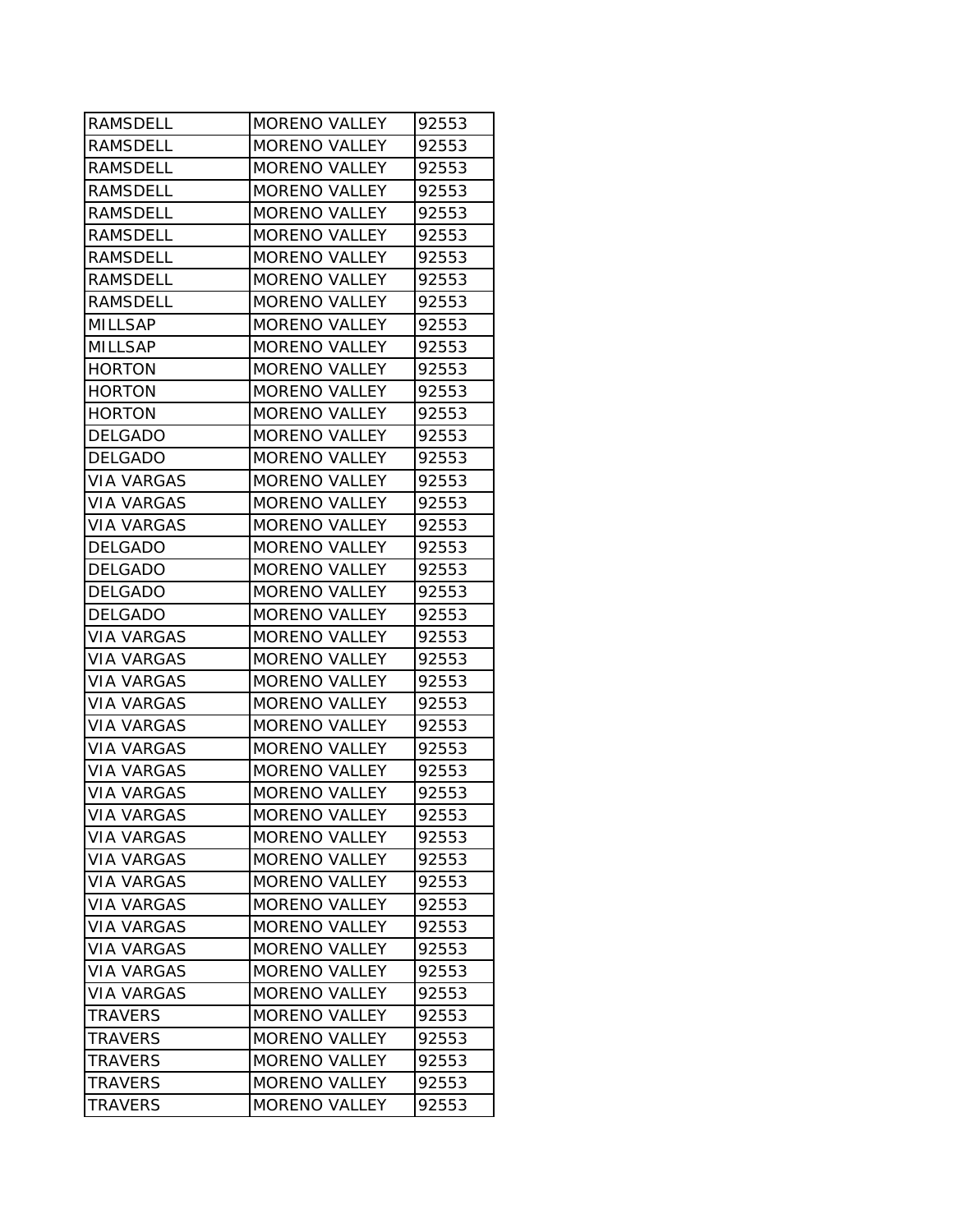| <b>TRAVERS</b>    | MORENO VALLEY        | 92553 |
|-------------------|----------------------|-------|
| <b>TRAVERS</b>    | <b>MORENO VALLEY</b> | 92553 |
| <b>TRAVERS</b>    | <b>MORENO VALLEY</b> | 92553 |
| <b>TRAVERS</b>    | <b>MORENO VALLEY</b> | 92553 |
| <b>TRAVERS</b>    | <b>MORENO VALLEY</b> | 92553 |
| <b>TRAVERS</b>    | MORENO VALLEY        | 92553 |
| <b>TRAVERS</b>    | <b>MORENO VALLEY</b> | 92553 |
| <b>TRAVERS</b>    | <b>MORENO VALLEY</b> | 92553 |
| <b>TRAVERS</b>    | <b>MORENO VALLEY</b> | 92553 |
| <b>ANN MARIE</b>  | <b>MORENO VALLEY</b> | 92553 |
| ANN MARIE         | <b>MORENO VALLEY</b> | 92553 |
| <b>ANN MARIE</b>  | <b>MORENO VALLEY</b> | 92553 |
| <b>ANN MARIE</b>  | <b>MORENO VALLEY</b> | 92553 |
| <b>ANN MARIE</b>  | <b>MORENO VALLEY</b> | 92553 |
| <b>ANN MARIE</b>  | <b>MORENO VALLEY</b> | 92553 |
| <b>ANN MARIE</b>  | <b>MORENO VALLEY</b> | 92553 |
| <b>ANN MARIE</b>  | <b>MORENO VALLEY</b> | 92553 |
| <b>ANN MARIE</b>  | <b>MORENO VALLEY</b> | 92553 |
| ANN MARIE         | <b>MORENO VALLEY</b> | 92553 |
| <b>ANN MARIE</b>  | <b>MORENO VALLEY</b> | 92553 |
| <b>ANN MARIE</b>  | <b>MORENO VALLEY</b> | 92553 |
| <b>ANN MARIE</b>  | <b>MORENO VALLEY</b> | 92553 |
| <b>MT RUSSELL</b> | <b>MORENO VALLEY</b> | 92553 |
| <b>MT RUSSELL</b> | <b>MORENO VALLEY</b> | 92553 |
| <b>MT RUSSELL</b> | MORENO VALLEY        | 92553 |
| <b>MT RUSSELL</b> | <b>MORENO VALLEY</b> | 92553 |
| <b>MT RUSSELL</b> | <b>MORENO VALLEY</b> | 92553 |
| <b>MT RUSSELL</b> | <b>MORENO VALLEY</b> | 92553 |
| <b>MT RUSSELL</b> | <b>MORENO VALLEY</b> | 92553 |
| <b>MT RUSSELL</b> | <b>MORENO VALLEY</b> | 92553 |
| <b>MT RUSSELL</b> | <b>MORENO VALLEY</b> | 92553 |
| <b>MT RUSSELL</b> | MORENO VALLEY        | 92553 |
| <b>MT RUSSELL</b> | MORENO VALLEY        | 92553 |
| <b>MT RUSSELL</b> | <b>MORENO VALLEY</b> | 92553 |
| <b>MT RUSSELL</b> | <b>MORENO VALLEY</b> | 92553 |
| <b>MT RUSSELL</b> | <b>MORENO VALLEY</b> | 92553 |
| ALESSANDRO        | <b>MORENO VALLEY</b> | 92553 |
| <b>MT RUSSELL</b> | <b>MORENO VALLEY</b> | 92553 |
| <b>MT RUSSELL</b> | <b>MORENO VALLEY</b> | 92553 |
| <b>MT RUSSELL</b> | <b>MORENO VALLEY</b> | 92553 |
| <b>MT RUSSELL</b> | <b>MORENO VALLEY</b> | 92553 |
| <b>MT RUSSELL</b> | <b>MORENO VALLEY</b> | 92553 |
| <b>MT RUSSELL</b> | <b>MORENO VALLEY</b> | 92553 |
| <b>MT RUSSELL</b> | <b>MORENO VALLEY</b> | 92553 |
| <b>MT RUSSELL</b> | <b>MORENO VALLEY</b> | 92553 |